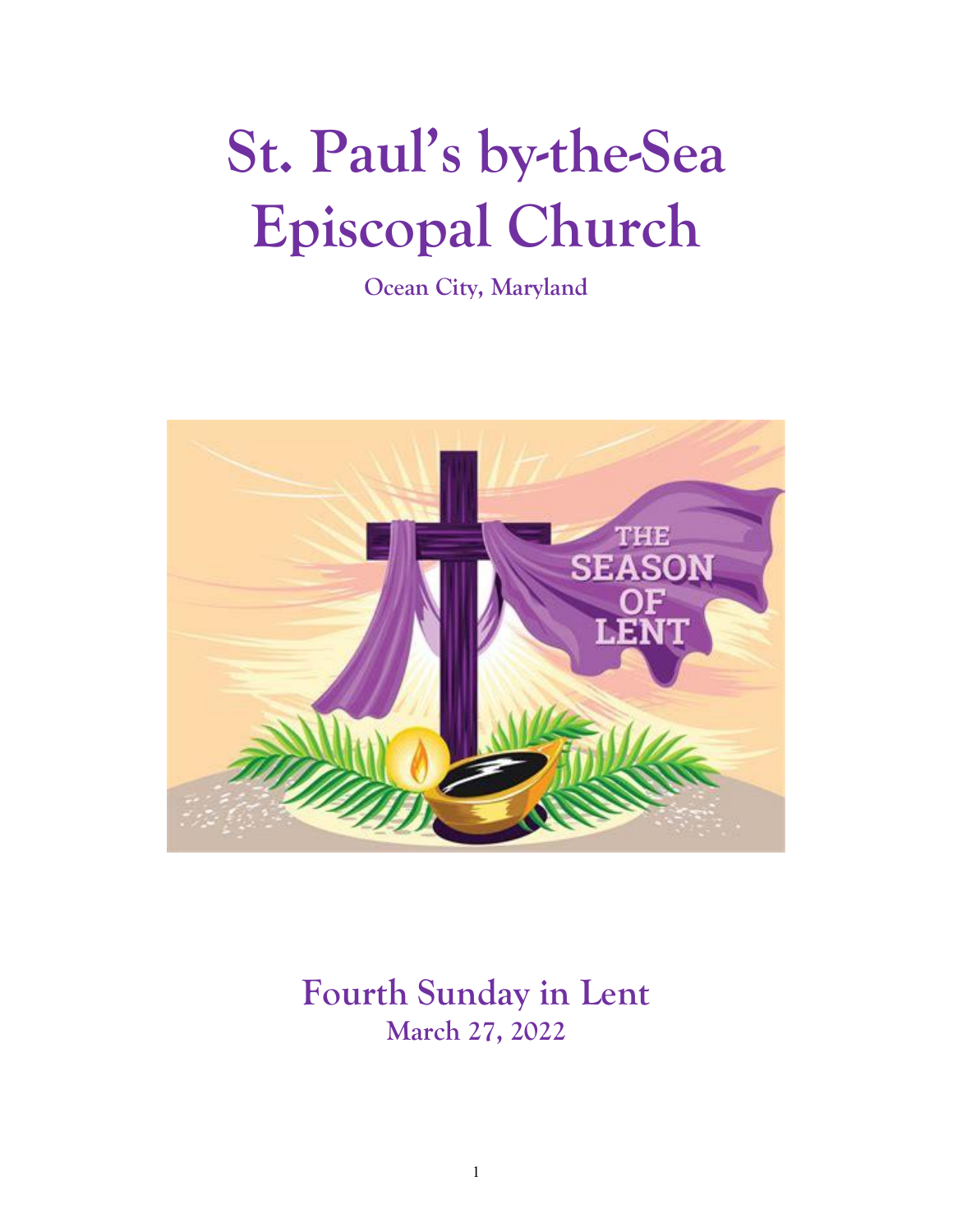## Holy Eucharist—Rite II

*Surely the presence of the Lord is in this place. I can feel His mighty power and His grace. I can hear the brush of angel's wings, I see glory on each face. Surely the presence of the Lord is in this place.*

#### Processional Hymn: **Hymnal 1982, #470**

1 There's a wideness in God's mercy like the wideness of the sea; there's a kindness in his justice, which is more than liberty. There is welcome for the sinner, and more graces for the good; there is mercy with the Savior; there is healing in his blood.

2 There is no place where earth's sorrows are more felt than up in heaven; there is no place where earth's failings have such kindly judgment given. There is plentiful redemption in the blood that has been shed; there is joy for all the members in the sorrows of the Head.

3 For the love of God is broader than the measure of the mind; and the heart of the Eternal is most wonderfully kind. If our love were but more faithful, we should take him at his word; and our life would be thanksgiving for the goodness of the Lord.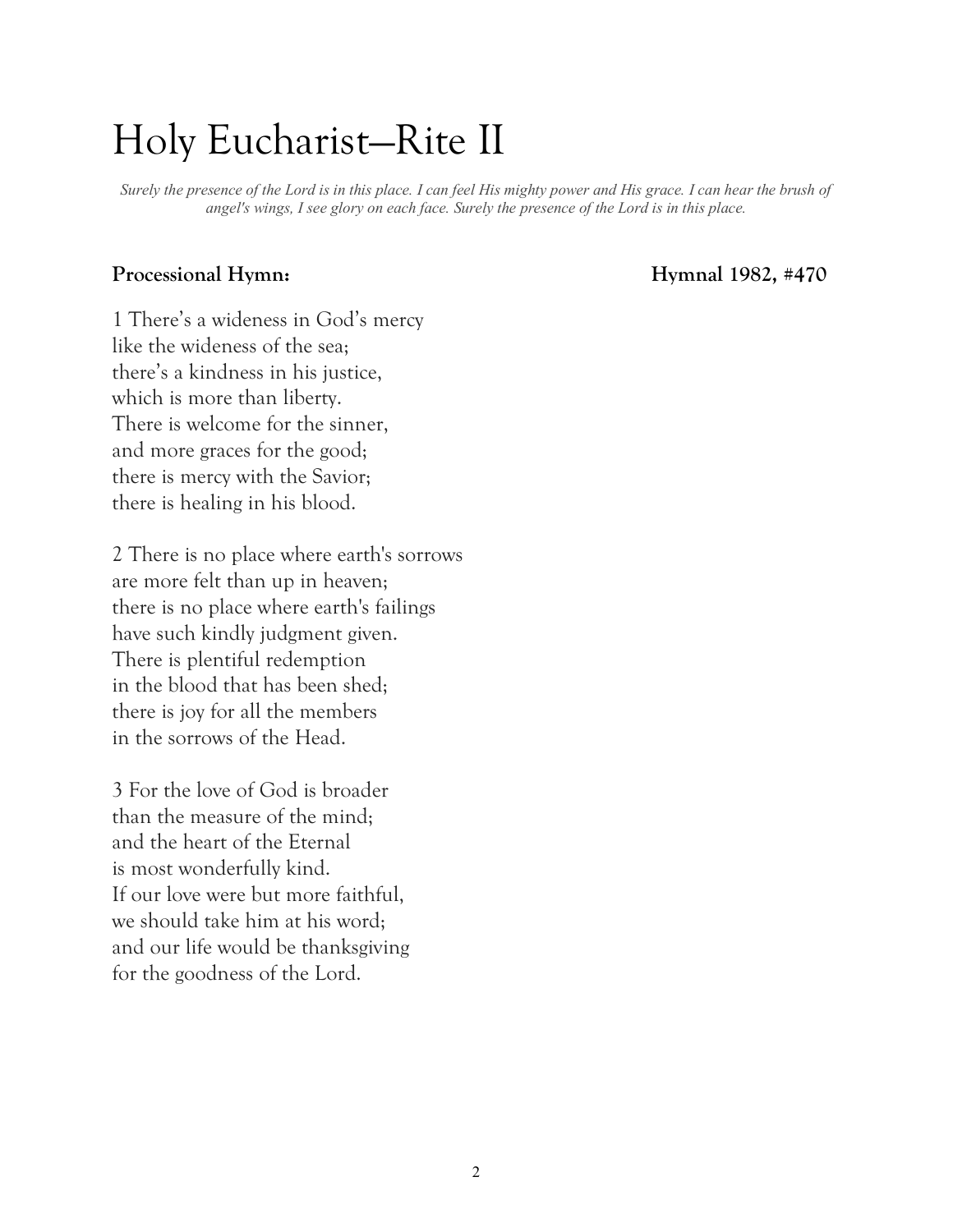### **The Word of God**

*The people standing, the Celebrant says*

Bless the Lord who forgives all our sins; *People* His mercy endures for ever.

*The Celebrant may say*

Almighty God, to you all hearts are open, all desires known, and from you no secrets are hid: Cleanse the thoughts of our hearts by the inspiration of your Holy Spirit, that we may perfectly love you, and worthily magnify your holy Name; through Christ our Lord. *Amen.*

#### **The Collect of the Day**

*The Celebrant says to the people*

The Lord be with you. *People* And also with you. *Celebrant* Let us pray.

#### *The Celebrant says the Collect.*

Gracious Father, whose blessed Son Jesus Christ came down from heaven to be the true bread which gives life to the world: Evermore give us this bread, that he may live in us, and we in him; who lives and reigns with you and the Holy Spirit, one God, now and for ever. *Amen.*

La Colecta:

Padre bondadoso, cuyo bendito Hijo Jesucristo descendió del cielo para ser el pan verdadero que da vida al mundo: Danos siempre este pan, para que él viva en nosotros y nosotros en él; quien vive y reina contigo y el Espíritu Santo, un solo Dios, ahora y por siempre. Amén.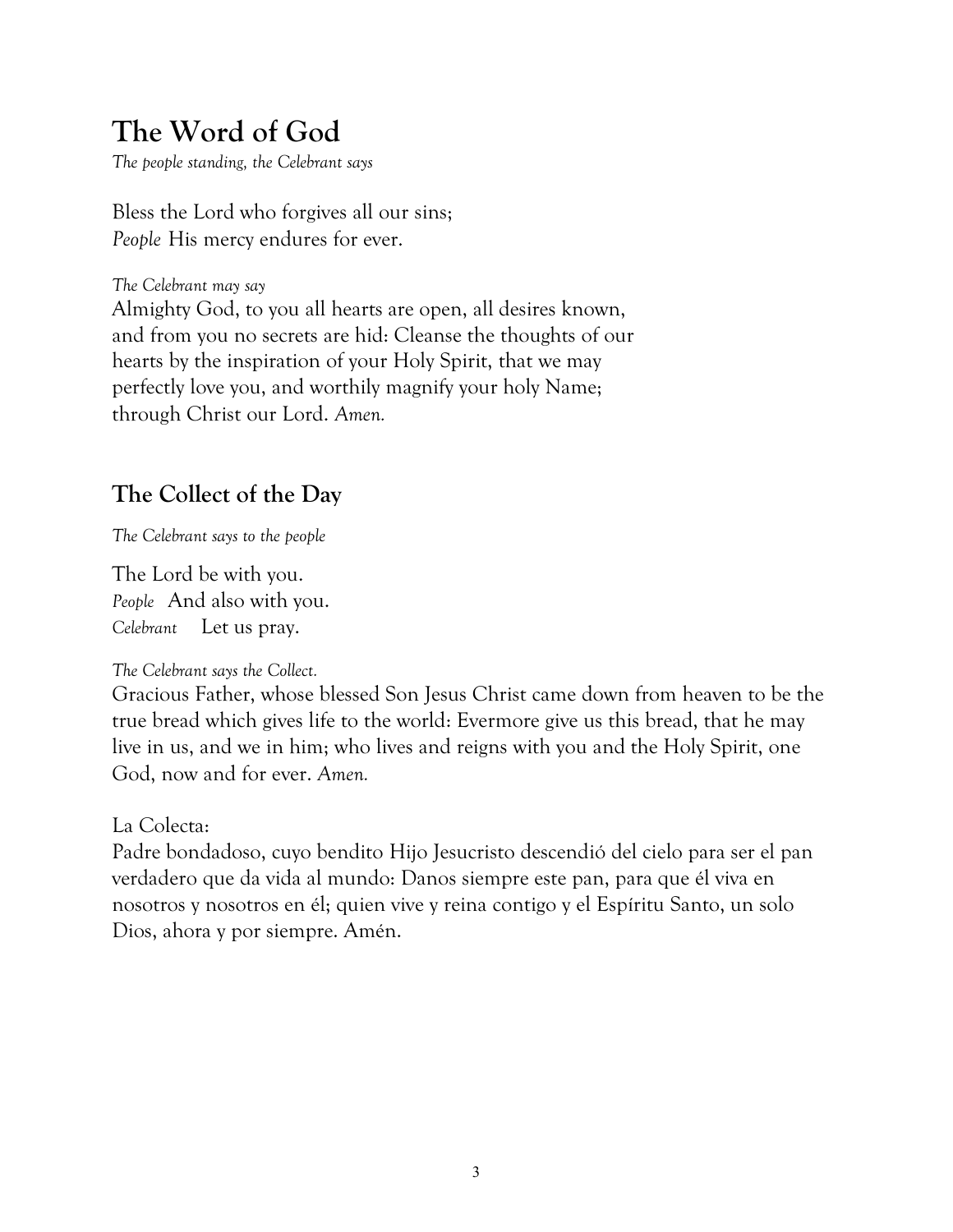#### **The Lessons**

*The people sit. One or two Lessons, as appointed, are read, the Reader first saying*

*A Reading (Lesson) from the Book of Joshua, the 5 th chapter beginning at the nineth verse*

The Lord said to Joshua, "Today I have rolled away from you the disgrace of Egypt." And so that place is called Gilgal to this day.

While the Israelites were camped in Gilgal they kept the passover in the evening on the fourteenth day of the month in the plains of Jericho. On the day after the passover, on that very day, they ate the produce of the land, unleavened cakes and parched grain. The manna ceased on the day they ate the produce of the land, and the Israelites no longer had manna; they ate the crops of the land of Canaan that year.

Antiguo Testamento: Josué 5:9-12

El Señor le dijo a Josué: «Con esta circuncisión les he quitado la vergüenza de los egipcios.» Por esta razón, aquel lugar todavía se llama Guilgal.

10 Los israelitas acamparon en Guilgal, y el día catorce del mes, por la tarde, celebraron la Pascua en los llanos de Jericó. 11 Ese mismo día comieron panes sin levadura y trigo tostado, pero al día siguiente comieron ya de lo que la tierra producía. 12 Desde entonces no volvió a haber maná, así que los israelitas se alimentaron aquel año de lo que producía la tierra de Canaán.

*After each Reading, the Reader may say* The Word of the Lord. *People* Thanks be to God.

### **Psalm** 32

- 1 Happy are they whose transgressions are forgiven, \* and whose sin is put away!
- 2 Happy are they to whom the Lord imputes no guilt, \* and in whose spirit there is no guile!
- 3 While I held my tongue, my bones withered away, \* because of my groaning all day long.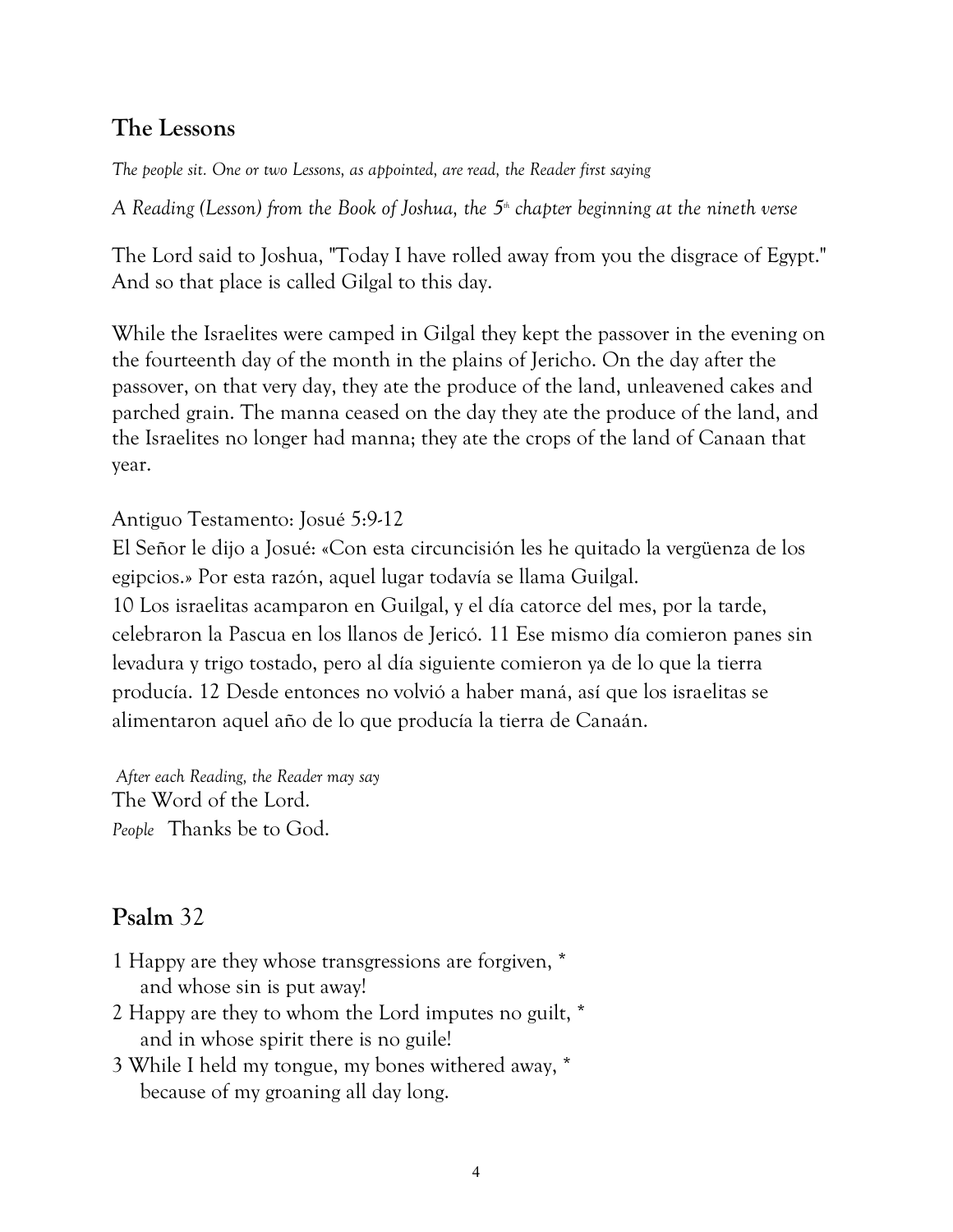- 4 For your hand was heavy upon me day and night; \* my moisture was dried up as in the heat of summer.
- 5 Then I acknowledged my sin to you, \* and did not conceal my guilt.
- 6 I said," I will confess my transgressions to the Lord." \* Then you forgave me the guilt of my sin.
- 7 Therefore all the faithful will make their prayers to you in time of trouble; \* when the great waters overflow, they shall not reach them.
- 8 You are my hiding-place;

you preserve me from trouble; \*

you surround me with shouts of deliverance

- 9 "I will instruct you and teach you in the way that you should go; \* I will guide you with my eye.
- 10 Do not be like horse or mule, which have no understanding; \* who must be fitted with bit and bridle, or else they will not stay near you."
- 11 Great are the tribulations of the wicked; \* but mercy embraces those who trust in the Lord.
- 12 Be glad, you righteous, and rejoice in the Lord; \* shout for joy, all who are true of heart.

Salmo: 32

- 1 Bienaventurados aquéllos cuyas transgresiones son perdonadas, \* y quitados sus pecados.
- 2 Bienaventurados a quienes no atribuye culpa el Señor, \* y en cuyo espíritu no hay engaño.
- 3 Mientras callé, se envejecieron mis huesos \* porque gemí todo el día;
- 4 Porque de día y de noche pesó sobre mí tu mano; \* se volvió mi verdor en sequedad de verano.
- 5 Mi pecado entonces te declaré, \* y no encubrí mi culpa.
- 6 Dije: "Confesaré a ti mis transgresiones"; \* y luego tú perdonaste la culpa de mi pecado.
- 7 Por ello orarán los fieles en tiempo de necesidad \* ciertamente en la inundación de muchas aguas no llegará ésta a ellos.
- 8 Tú eres mi escondite; me guardarás de angustias; \* con gritos de liberación me rodearás.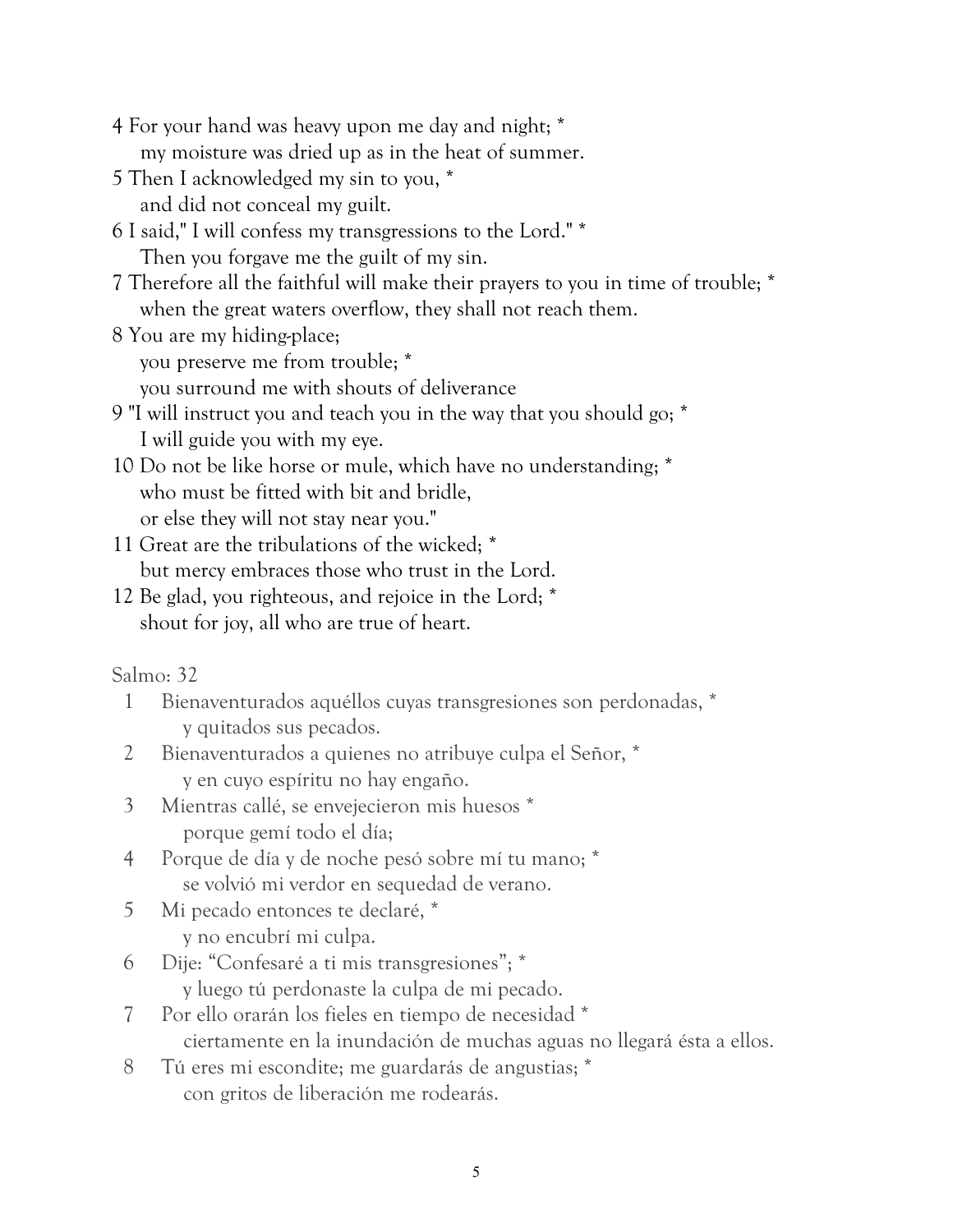- 9 "Te instruiré, y te enseñaré el camino en que debes andar; \* sobre ti fijaré mis ojos.
- 10 No seas como el caballo, o como el mulo, sin entendimiento; \* que ha de ser sujetado con cabestro y con freno, porque si no, no se acerca a ti".
- 11 Muchos dolores habrá para los malvados, \* mas a los que esperan en el Señor, los abraza la misericordia.
- 12 Alégrense en el Señor, y gócense, justos; \* vitoreen con júbilo, todos los rectos de corazón.

#### **Epistle**

#### *A Reading (Lesson) from 2 Corinthians, the 5 th chapter beginning at the sixteenth verse.*

From now on, we regard no one from a human point of view; even though we once knew Christ from a human point of view, we know him no longer in that way. If anyone is in Christ, there is a new creation: everything old has passed away; see, everything has become new! All this is from God, who reconciled us to himself through Christ, and has given us the ministry of reconciliation; that is, in Christ God was reconciling the world to himself, not counting their trespasses against them, and entrusting the message of reconciliation to us. So we are ambassadors for Christ, since God is making his appeal through us; we entreat you on behalf of Christ, be reconciled to God. For our sake he made him to be sin who knew no sin, so that in him we might become the righteousness of God.

#### Nuevo Testamento: 2 Corintios 5:16-21

16 Nosotros ya no pensamos de nadie según los criterios de este mundo; y aunque antes pensábamos de Cristo según tales criterios, ahora ya no pensamos así de él. 17 Por lo tanto, el que está unido a Cristo es una nueva persona. Las cosas viejas pasaron; se convirtieron en algo nuevo. 18 Todo esto es la obra de Dios, quien por medio de Cristo nos reconcilió consigo mismo y nos dio el encargo de anunciar la reconciliación. 19 Es decir que, en Cristo, Dios estaba reconciliando consigo mismo al mundo, sin tomar en cuenta los pecados de los hombres; y a nosotros nos encargó que diéramos a conocer este mensaje. 20 Así que somos embajadores de Cristo, lo cual es como si Dios mismo les rogara a ustedes por medio de nosotros. Así pues, en el nombre de Cristo les rogamos que acepten el reconciliarse con Dios. 21 Cristo no cometió pecado alguno; pero por causa nuestra, Dios lo hizo pecado, para hacernos a nosotros justicia de Dios en Cristo.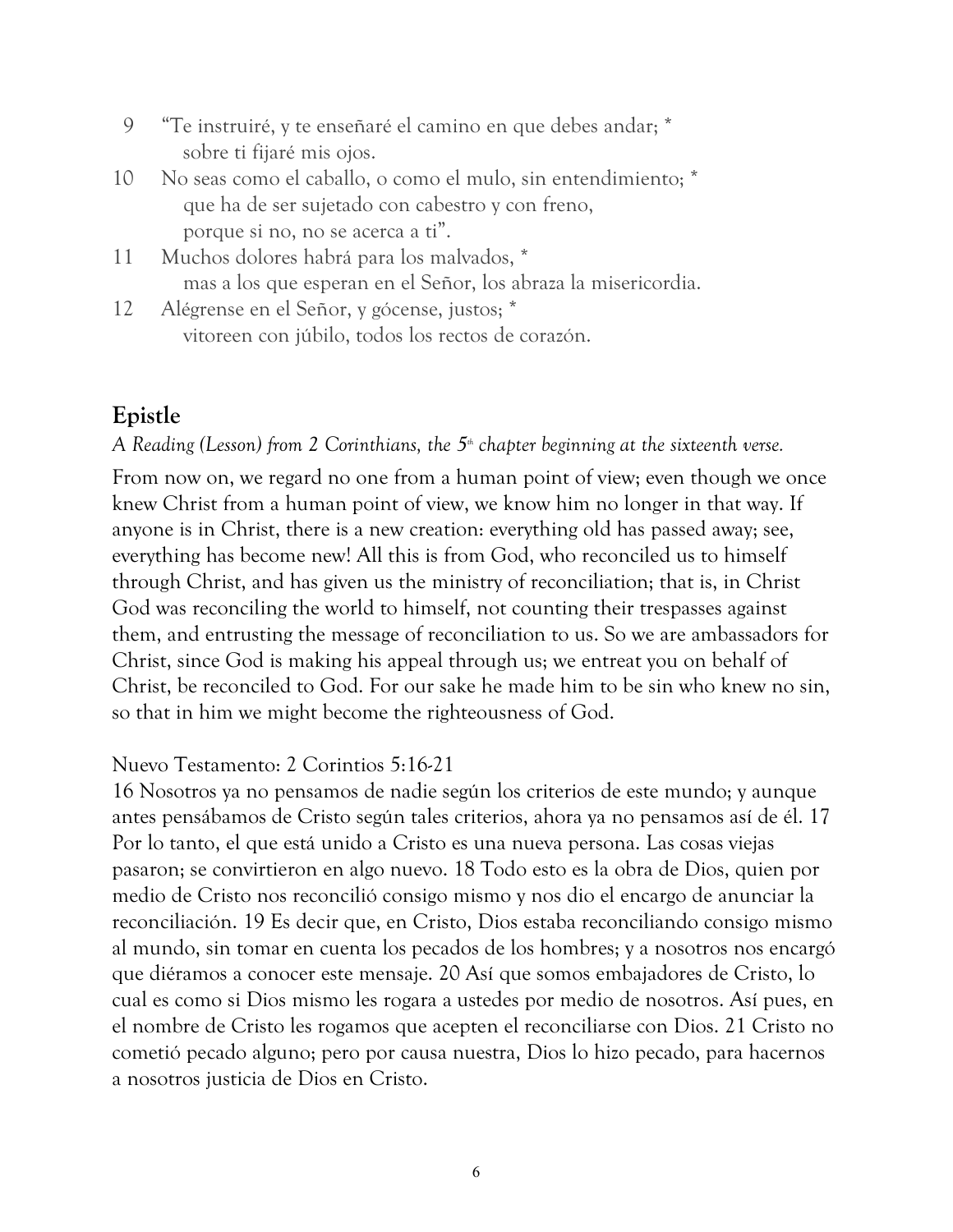*After each Reading, the Reader may say* The Word of the Lord. *People* Thanks be to God.

**Sequence Hymn: Hymnal 1982, #620**

1 Jerusalem, my happy home, when shall I come to thee? When shall my sorrows have an end? Thy joys when shall I see?

2 Thy saints are crowned with glory great; they see God face to face; they triumph still, they still rejoice in that most happy place.

3 There David stands with harp in hand as master of the choir: ten thousand times would one be blest who might this music hear.

4 Our Lady sings Magnificat with tune surpassing sweet, and blessed martyrs' harmony doth ring in every street.

5 Jerusalem, Jerusalem, God grant that I may see thine endless joy, and of the same partaker ever be!

#### **Gospel**

*Then, all standing, the Deacon or a Priest reads the Gospel, first saying*

The Holy Gospel of our Lord Jesus Christ according to Luke. *People* Glory to you, Lord Christ.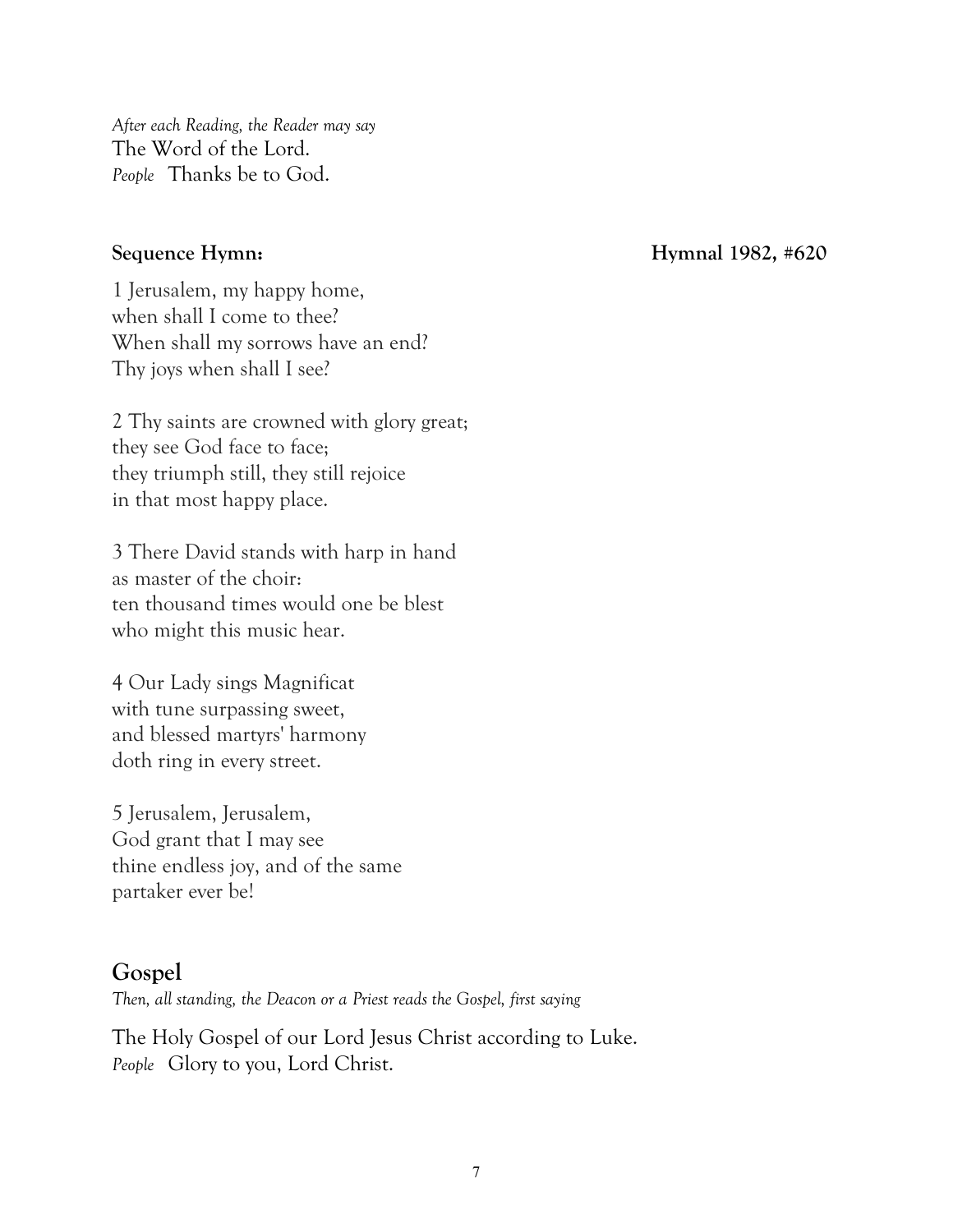All the tax collectors and sinners were coming near to listen to Jesus. And the Pharisees and the scribes were grumbling and saying, "This fellow welcomes sinners and eats with them."

So Jesus told them this parable:

"There was a man who had two sons. The younger of them said to his father, 'Father, give me the share of the property that will belong to me.' So he divided his property between them. A few days later the younger son gathered all he had and traveled to a distant country, and there he squandered his property in dissolute living. When he had spent everything, a severe famine took place throughout that country, and he began to be in need. So he went and hired himself out to one of the citizens of that country, who sent him to his fields to feed the pigs. He would gladly have filled himself with the pods that the pigs were eating; and no one gave him anything. But when he came to himself he said, 'How many of my father's hired hands have bread enough and to spare, but here I am dying of hunger! I will get up and go to my father, and I will say to him, "Father, I have sinned against heaven and before you; I am no longer worthy to be called your son; treat me like one of your hired hands."' So he set off and went to his father. But while he was still far off, his father saw him and was filled with compassion; he ran and put his arms around him and kissed him. Then the son said to him, 'Father, I have sinned against heaven and before you; I am no longer worthy to be called your son.' But the father said to his slaves, 'Quickly, bring out a robe--the best one--and put it on him; put a ring on his finger and sandals on his feet. And get the fatted calf and kill it, and let us eat and celebrate; for this son of mine was dead and is alive again; he was lost and is found!' And they began to celebrate.

"Now his elder son was in the field; and when he came and approached the house, he heard music and dancing. He called one of the slaves and asked what was going on. He replied, 'Your brother has come, and your father has killed the fatted calf, because he has got him back safe and sound.' Then he became angry and refused to go in. His father came out and began to plead with him. But he answered his father, 'Listen! For all these years I have been working like a slave for you, and I have never disobeyed your command; yet you have never given me even a young goat so that I might celebrate with my friends. But when this son of yours came back, who has devoured your property with prostitutes, you killed the fatted calf for him!' Then the father said to him, 'Son, you are always with me, and all that is mine is yours. But we had to celebrate and rejoice, because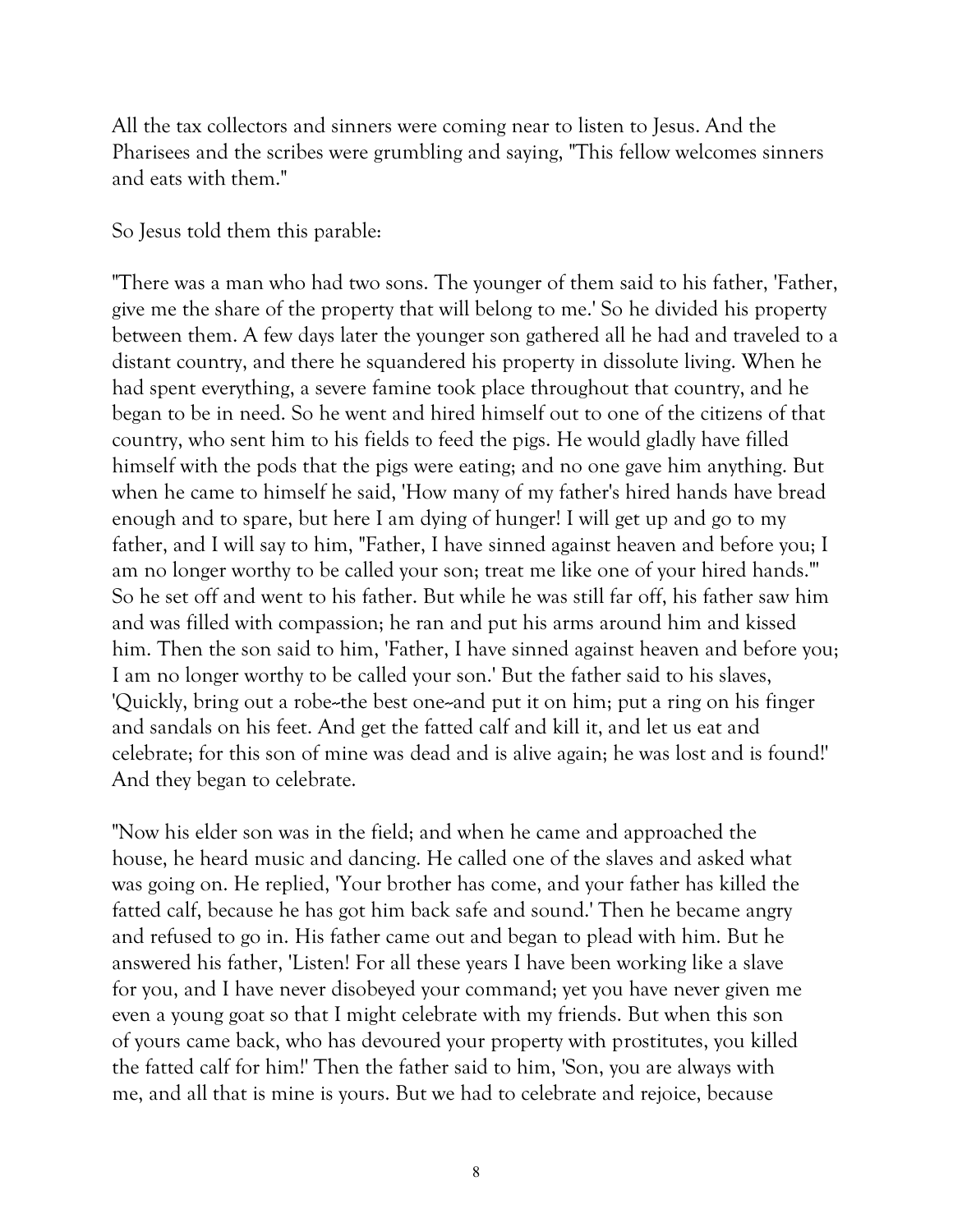this brother of yours was dead and has come to life; he was lost and has been found.'"

#### El Evangelio: Lucas 15:1-3, 11b-32

1 Todos los que cobraban impuestos para Roma y otra gente de mala fama se acercaban a Jesús, para oírlo. 2 Los fariseos y los maestros de la ley lo criticaban por esto, diciendo: —Éste recibe a los pecadores y come con ellos.

3 Entonces Jesús les dijo esta parábola: […]

«Un hombre tenía dos hijos, 12 y el más joven le dijo a su padre: "Padre, dame la parte de la herencia que me toca." Entonces el padre repartió los bienes entre ellos. 13 Pocos días después el hijo menor vendió su parte de la propiedad, y con ese dinero se fue lejos, a otro país, donde todo lo derrochó llevando una vida desenfrenada. 14 Pero cuando ya se lo había gastado todo, hubo una gran escasez de comida en aquel país, y él comenzó a pasar hambre. 15 Fue a pedir trabajo a un hombre del lugar, que lo mandó a sus campos a cuidar cerdos. 16 Y tenía ganas de llenarse con las algarrobas que comían los cerdos, pero nadie se las daba. 17 Al fin se puso a pensar: "¡Cuántos trabajadores en la casa de mi padre tienen comida de sobra, mientras yo aquí me muero de hambre! 18 Regresaré a casa de mi padre, y le diré: Padre mío, he pecado contra Dios y contra ti; 19 ya no merezco llamarme tu hijo; trátame como a uno de tus trabajadores." 20 Así que se puso en camino y regresó a la casa de su padre. »Cuando todavía estaba lejos, su padre lo vio y sintió compasión de él. Corrió a su encuentro, y lo recibió con abrazos y besos. 21 El hijo le dijo: "Padre mío, he pecado contra Dios y contra ti; ya no merezco llamarme tu hijo." 22 Pero el padre ordenó a sus criados: "Saquen pronto la mejor ropa y vístanlo; pónganle también un anillo en el dedo y sandalias en los pies. 23 Traigan el becerro más gordo y mátenlo. ¡Vamos a celebrar esto con un banquete! 24 Porque este hijo mío estaba muerto y ha vuelto a vivir; se había perdido y lo hemos encontrado." Comenzaron la fiesta.

25 »Entre tanto, el hijo mayor estaba en el campo. Cuando regresó y llegó cerca de la casa, oyó la música y el baile. 26 Entonces llamó a uno de los criados y le preguntó qué pasaba. 27 El criado le dijo: "Es que su hermano ha vuelto; y su padre ha mandado matar el becerro más gordo, porque lo recobró sano y salvo." 28 Pero tanto se enojó el hermano mayor, que no quería entrar, así que su padre tuvo que salir a rogarle que lo hiciera. 29 Le dijo a su padre: "Tú sabes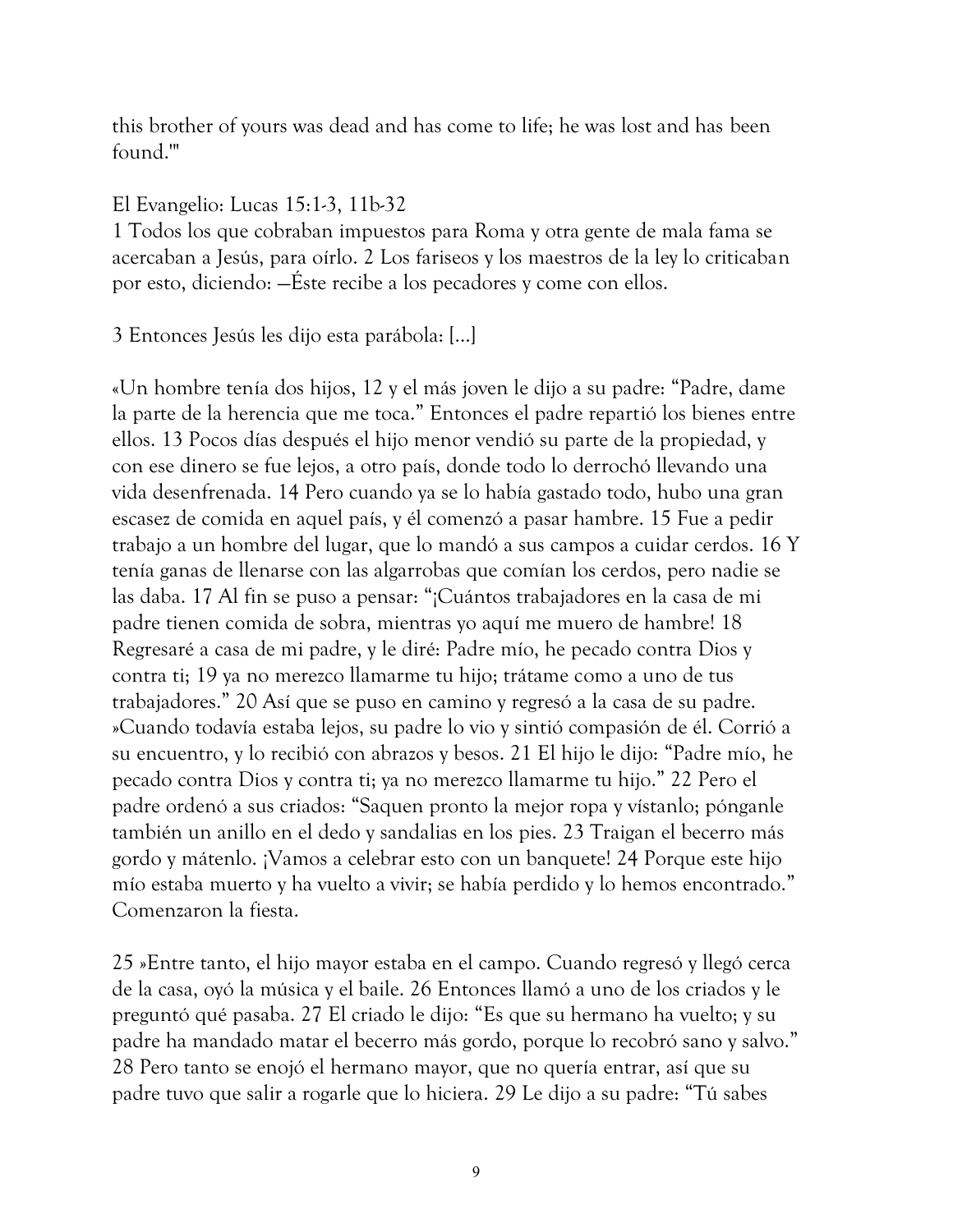cuántos años te he servido, sin desobedecerte nunca, y jamás me has dado ni siquiera un cabrito para tener una comida con mis amigos. 30 En cambio, ahora llega este hijo tuyo, que ha malgastado tu dinero con prostitutas, y matas para él el becerro más gordo."

31 »El padre le contestó: "Hijo mío, tú siempre estás conmigo, y todo lo que tengo es tuyo. 32 Pero había que celebrar esto con un banquete y alegrarnos, porque tu hermano, que estaba muerto, ha vuelto a vivir; se había perdido y lo hemos encontrado."»

*After the Gospel, the Reader says* The Gospel of the Lord. *People* Praise to you, Lord Christ.

#### **The Sermon** *The Reverend Carl Mosley*

*On Sundays and other Major Feasts there follows, all standing*

#### **The Nicene Creed**

We believe in one God, the Father, the Almighty, maker of heaven and earth, of all that is, seen and unseen. We believe in one Lord, Jesus Christ, the only Son of God, eternally begotten of the Father, God from God, Light from Light, true God from true God, begotten, not made, of one Being with the Father. Through him all things were made. For us and for our salvation he came down from heaven: by the power of the Holy Spirit

he became incarnate from the Virgin Mary,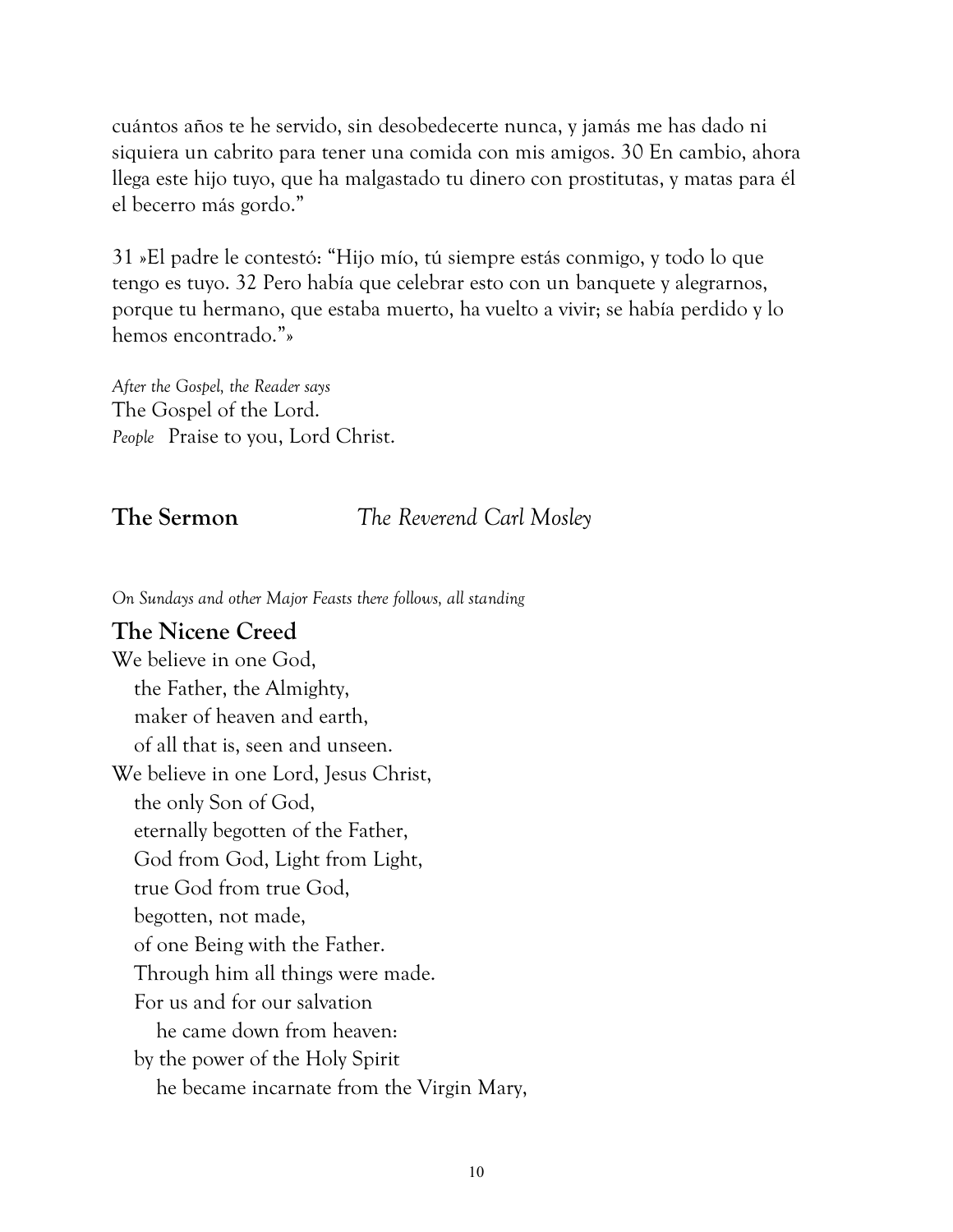and was made man. For our sake he was crucified under Pontius Pilate; he suffered death and was buried. On the third day he rose again in accordance with the Scriptures; he ascended into heaven and is seated at the right hand of the Father. He will come again in glory to judge the living and the dead, and his kingdom will have no end. We believe in the Holy Spirit, the Lord, the giver of life, who proceeds from the Father and the Son. With the Father and the Son he is worshiped and glorified. He has spoken through the Prophets. We believe in one holy catholic and apostolic Church. We acknowledge one baptism for the forgiveness of sins. We look for the resurrection of the dead, and the life of the world to come. *Amen*.

#### **The Prayers of the People**

Form V *Deacon or other leader* 

In peace, let us pray to the Lord, saying, "Lord, have mercy".

For the holy Church of God, that it may be filled with truth and love, and be found without fault at the day of your coming, we pray to you, O Lord.

*Here and after every petition the People respond Lord, have mercy.*

For Michael, our Presiding Bishop, for Santosh, our Bishop, for all bishops and Fr. Carl and other ministers, and for all the holy people of God, we pray to you, O Lord.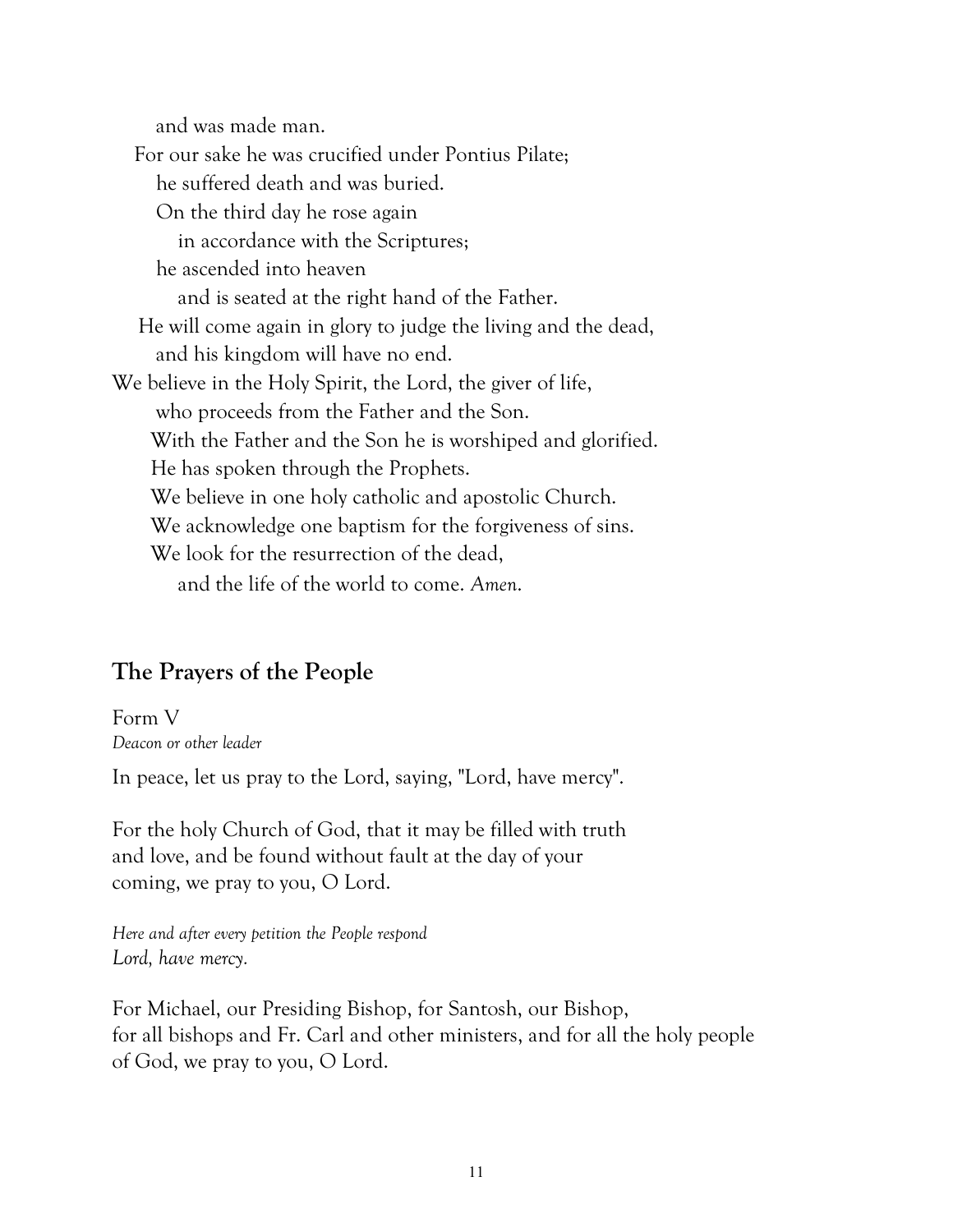For all who fear God and believe in you, Lord Christ, that our divisions may cease, and that all may be one as you and the Father are one, we pray to you, O Lord.

For the mission of the Church, that in faithful witness it may preach the Gospel to the ends of the earth. On the Diocesan Cycle of Prayer, we give thanks for the witness of God's people at St. Stephen's, Earleville and their Rector, the Rev. Dr. Nicholas Sichangi, and his spouse, Jane. On the Local Faith Communities Prayer Cycle, we pray for Temple Bat Yam, Berlin, we pray to you, O Lord.

For those who do not yet believe, and for those who have lost their faith, that they may receive the light of the Gospel, we pray to you, O Lord.

For the peace of the world, that a spirit of respect and forbearance may grow among nations and peoples, we pray to you, O Lord.

For those in positions of public trust, that they may serve justice, and promote the dignity and freedom of every person, we pray to you, O Lord. For all who live and work in this community, we pray to you, O Lord.

For a blessing upon all human labor, and for the right use of the riches of creation, that the world may be freed from poverty, famine, and disaster, we pray to you, O Lord.

For the poor, the persecuted, the sick, especially those on our prayer list, and all who suffer; for refugees, prisoners, and all who are in danger; that they may be relieved and protected, we pray to you, O Lord.

For this congregation, for those who are present, and for those who are absent, that we may be delivered from hardness of heart, and show forth your glory in all that we do, we pray to you, O Lord.

For our enemies and those who wish us harm, and for all whom we have injured or offended, we pray to you, O Lord.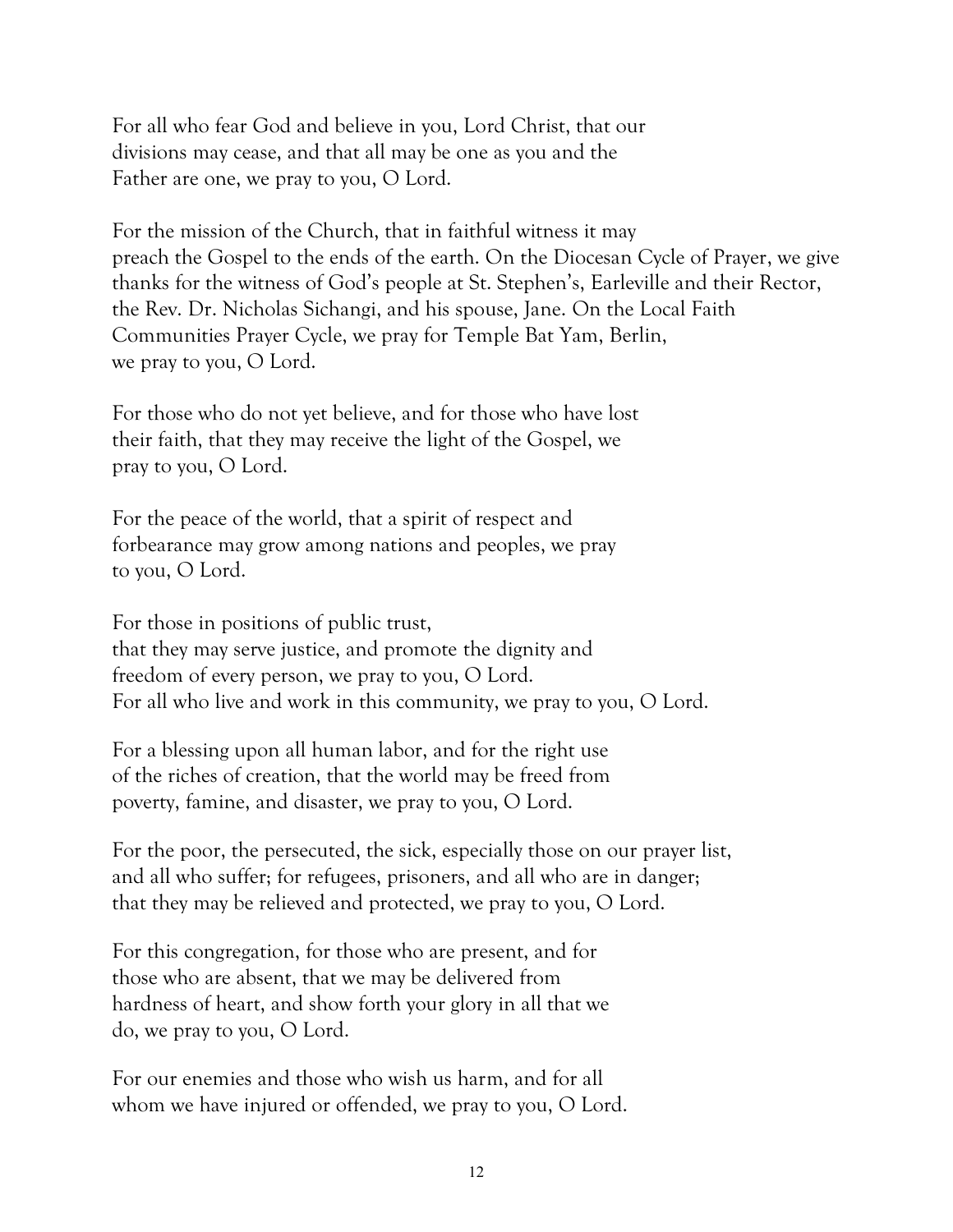For ourselves; for the forgiveness of our sins, and for the grace of the Holy Spirit to amend our lives, we pray to you, O Lord.

For all who have commended themselves to our prayers; for our families, friends, and neighbors; that being freed from anxiety, they may live in joy, peace, and health, we pray to you, O Lord.

For those celebrating birthdays this week, especially Shaelan Nottingham, Debbie Andrew, and Jody Farley; and those celebrating anniversaries.

For all who have died in the communion of your Church, and those whose faith is known to you alone, that, with all the saints, they may have rest in that place where there is no pain or grief, but life eternal, we pray to you, O Lord.

Rejoicing in the fellowship of the ever-blessed Virgin Mary, Paul, our patron saint, and all the saints, let us commend ourselves, and one another, and all our life to Christ our God. *To you, O Lord our God.*

#### *Diocesan Collect*, *said in unison*

Gracious God, through the movement of your Holy Spirit, strengthen us here at St. Paul's by-the-Sea and in the Diocese of Easton as an inviting and welcoming people; receive our worship, nurture our life in Christ that we may evermore faithfully serve all your people, both near and far; this we pray through Jesus Christ our Lord. Amen.

#### *Clergy Search Prayer, said in unison*

Gracious God, we are reminded of your gifts in and for all the children of the Church. Call on us now; use us, in service of your whole Church. As we work to call a new pastor to our congregation, may your Holy Spirit lead us to discern the gifts we seek and see those gifts clearly in candidates you are sending us. In our communications, interviews and meetings with them, may we find ourselves once again who we surely are in Christ Jesus, stewards of your many gifts. Amen.

*Bishop's Prayer for Peace, said in unison* God of timelessness, From chaos and disorder you brought forth the beauty of creation;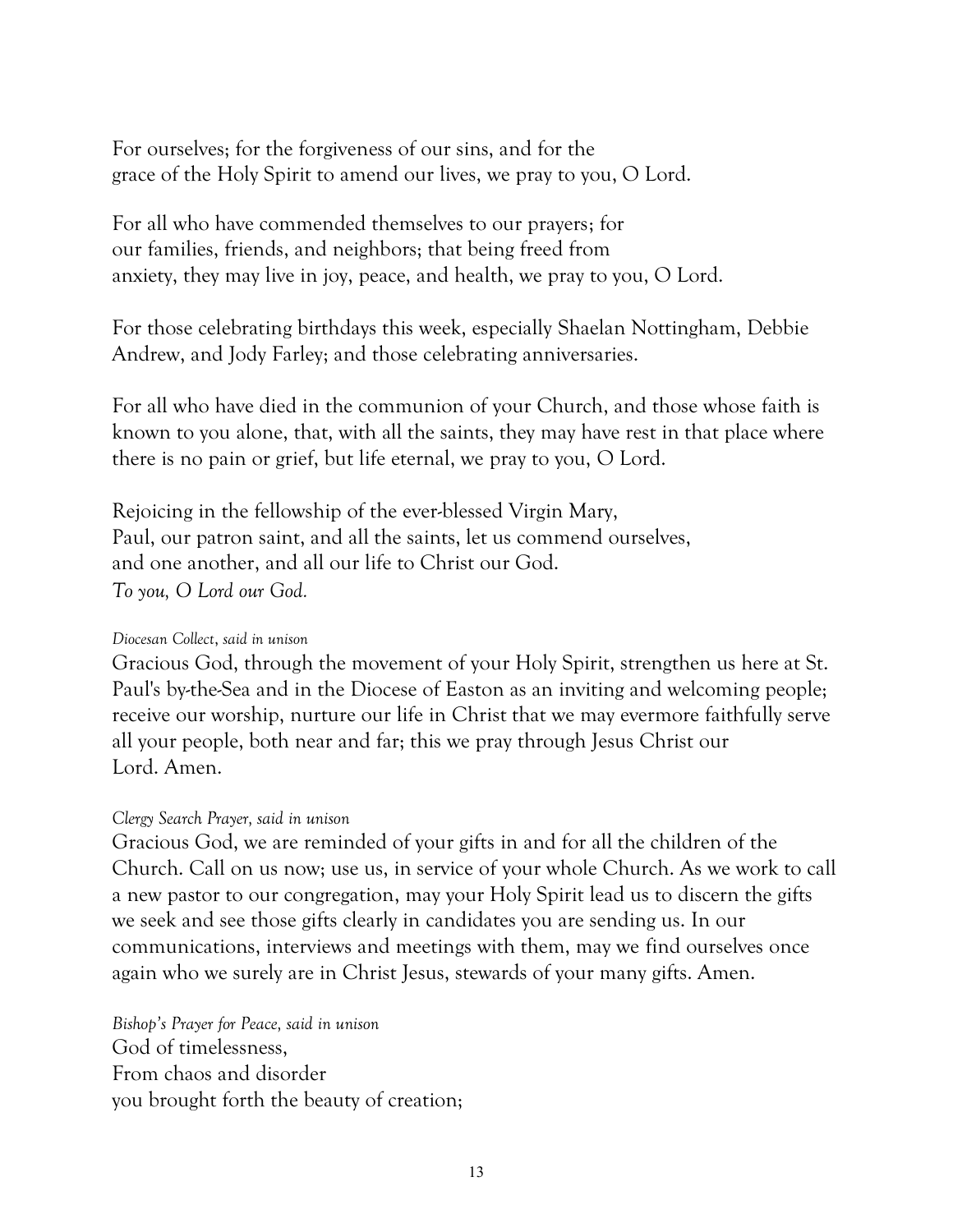From the chaos of war and violence Bring forth the beauty of peace. God of compassion You saw the humanity of the outcast and the stranger; Help us to see the evils of our hatreds and suspicions and to turn them into the embrace of your Beloved Community. God of peace, Through your love on the cross You overcame the power of violence and death; Turn us away from the love of power That we may transform a warring world through the power of your love. Amen

*The Celebrant adds a concluding Collect* Almighty and eternal God, ruler of all things in heaven and earth: Mercifully accept the prayers of your people, and strengthen us to do your will; through Jesus Christ our Lord. *Amen.*

#### **Confession of Sin**

*The Celebrant says* Let us confess our sins against God and our neighbor.

*Silence may be kept.*

*Minister and People* Most merciful God, we confess that we have sinned against you in thought, word, and deed, by what we have done, and by what we have left undone. We have not loved you with our whole heart; we have not loved our neighbors as ourselves. We are truly sorry and we humbly repent. For the sake of your Son Jesus Christ, have mercy on us and forgive us; that we may delight in your will,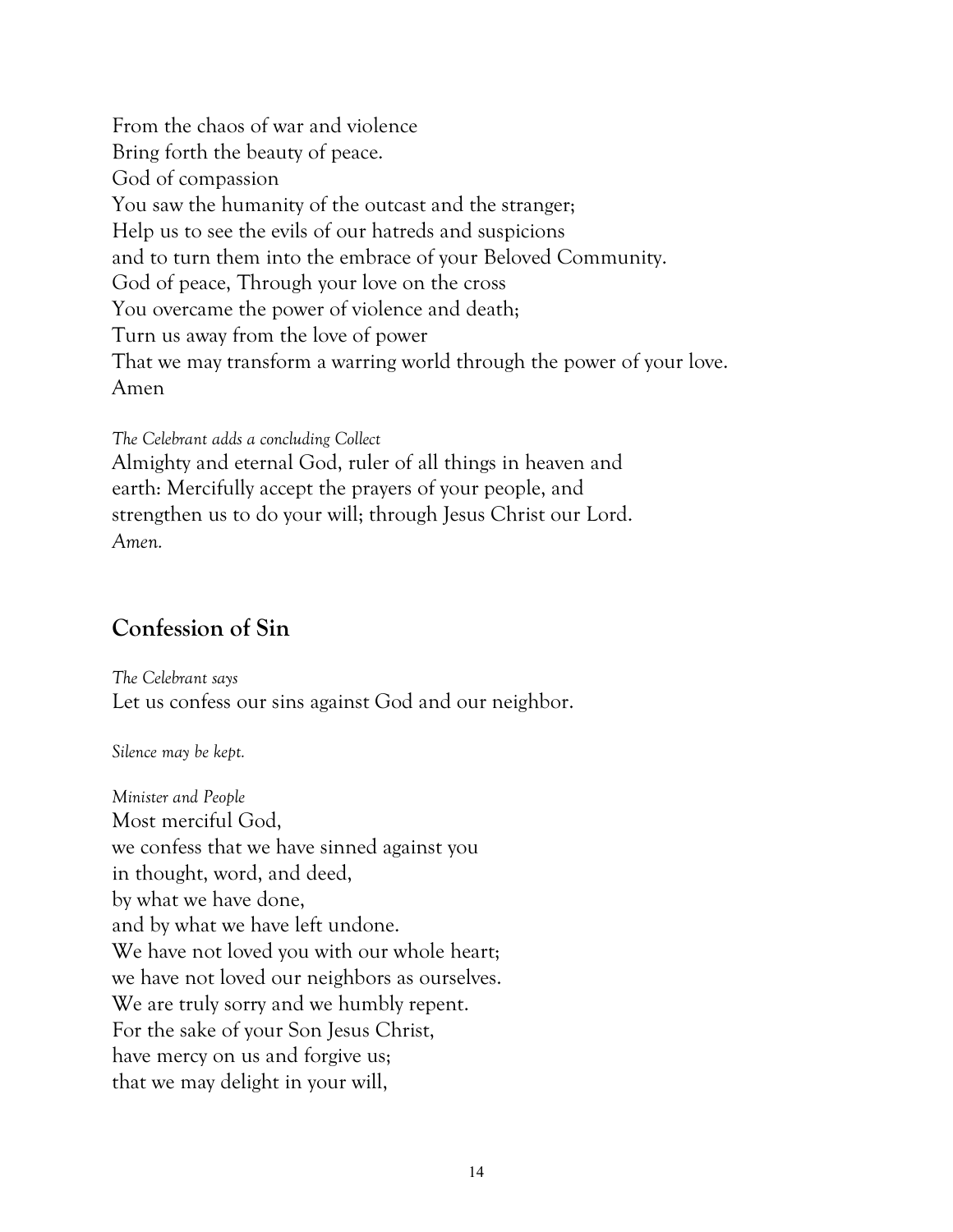and walk in your ways, to the glory of your Name. Amen.

*The Bishop, when present, or the Priest, stands and says* Almighty God have mercy on you, forgive you all your sins through our Lord Jesus Christ, strengthen you in all goodness, and by the power of the Holy Spirit keep you in eternal life. *Amen.*

#### **The Peace**

*All stand. The Celebrant says to the people*

The peace of the Lord be always with you. *People* And also with you.

*Then the Ministers and People may greet one another in the name of the Lord.*

### **ANNOUNCEMENTS**

## **Holy Communion**

#### **Offertory**

*The Celebrant says to the people* Walk in love, as Christ loved us and gave himself for us, an offering and sacrifice to God. *Ephesians 5:2*

#### **Doxology**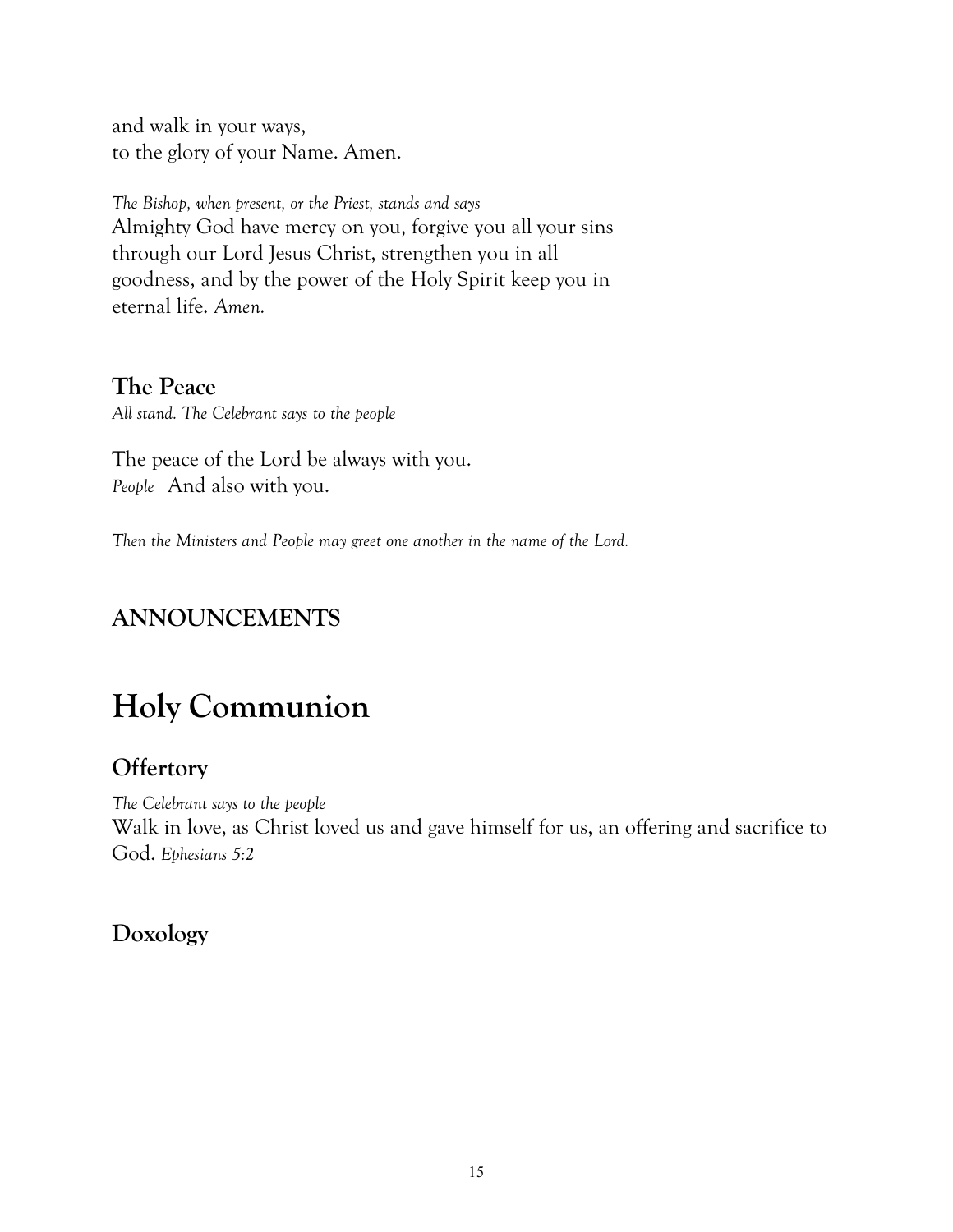### **Eucharistic Prayer B**

*The people remain standing. The Celebrant, whether bishop or priest, faces them and sings or says*

The Lord be with you.

*People* And also with you. *Celebrant* Lift up your hearts.

*People* We lift them to the Lord.

*Celebrant* Let us give thanks to the Lord our God.

*People* It is right to give him thanks and praise.

*Then, facing the Holy Table, the Celebrant proceeds*

It is right, and a good and joyful thing, always and everywhere to give thanks to you, Father Almighty, Creator of heaven and earth.

Through Jesus Christ our Lord; who was tempted in every way as we are, yet did not sin. By his grace we are able to triumph over every evil, and to live no longer for ourselves alone, but for him who died for us and rose again.

Therefore we praise you, joining our voices with Angels and Archangels and with all the company of heaven, who for ever sing this hymn to proclaim the glory of your Name:

*Celebrant and People* Holy, Holy, Holy Lord, God of power and might, heaven and earth are full of your glory. Hosanna in the highest. Blessed is he who comes in the name of the Lord. Hosanna in the highest.

*The people stand or kneel.*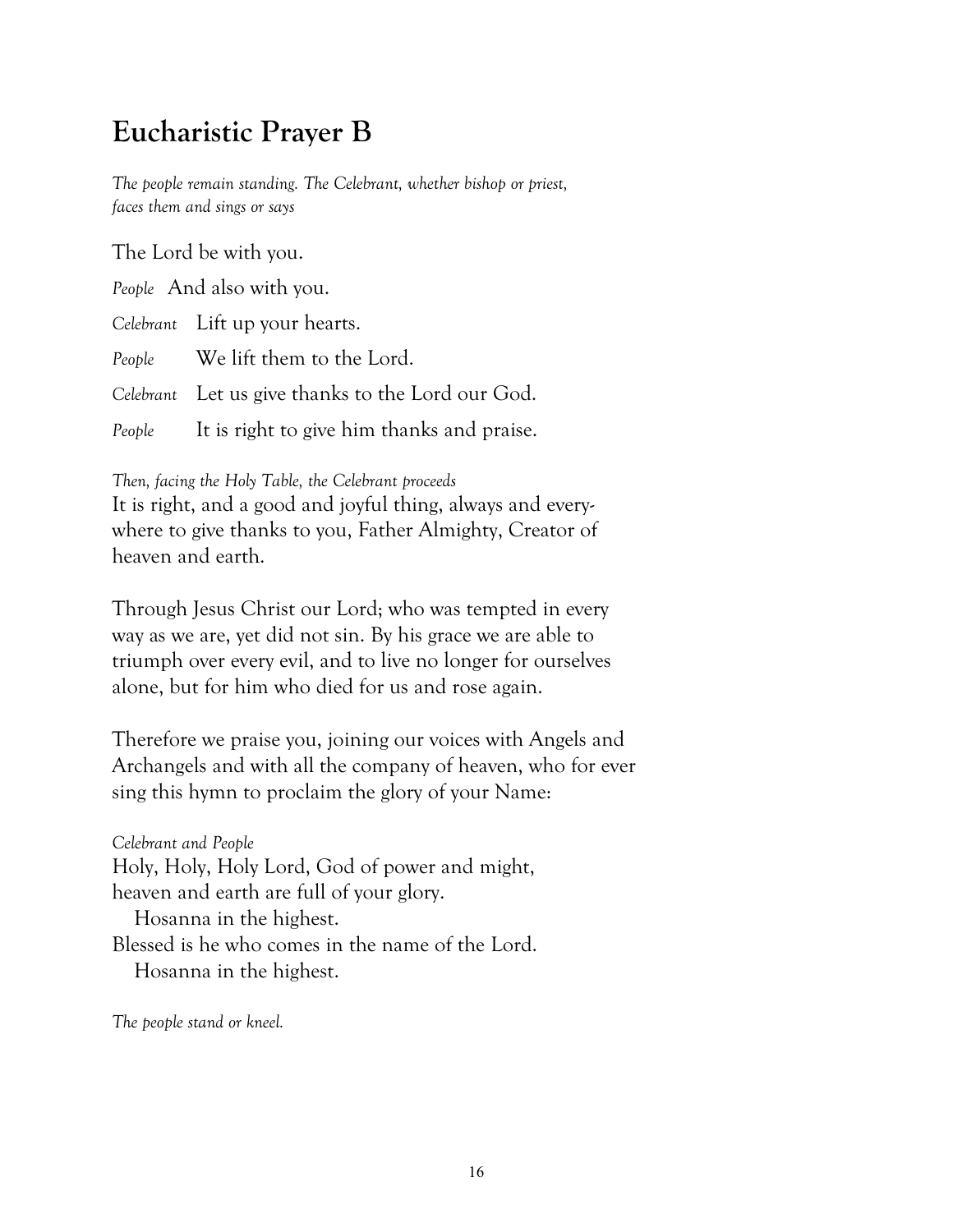*Then the Celebrant continues*

We give thanks to you, O God, for the goodness and love which you have made known to us in creation; in the calling of Israel to be your people; in your Word spoken through the prophets; and above all in the Word made flesh, Jesus, your Son. For in these last days you sent him to be incarnate from the Virgin Mary, to be the Savior and Redeemer of the world. In him, you have delivered us from evil, and made us worthy to stand before you. In him, you have brought us out of error into truth, out of sin into righteousness, out of death into life.

On the night before he died for us, our Lord Jesus Christ took bread; and when he had given thanks to you, he broke it, and gave it to his disciples, and said, "Take, eat: This is my Body, which is given for you. Do this for the remembrance of me."

After supper he took the cup of wine; and when he had given thanks, he gave it to them, and said, "Drink this, all of you: This is my Blood of the new Covenant, which is shed for you and for many for the forgiveness of sins. Whenever you drink it, do this for the remembrance of me."

Therefore, according to his command, O Father,

*Celebrant and People* We remember his death, We proclaim his resurrection, We await his coming in glory;

#### *The Celebrant continues*

And we offer our sacrifice of praise and thanksgiving to you, O Lord of all; presenting to you, from your creation, this bread and this wine.

We pray you, gracious God, to send your Holy Spirit upon these gifts that they may be the Sacrament of the Body of Christ and his Blood of the new Covenant. Unite us to your Son in his sacrifice, that we may be acceptable through him,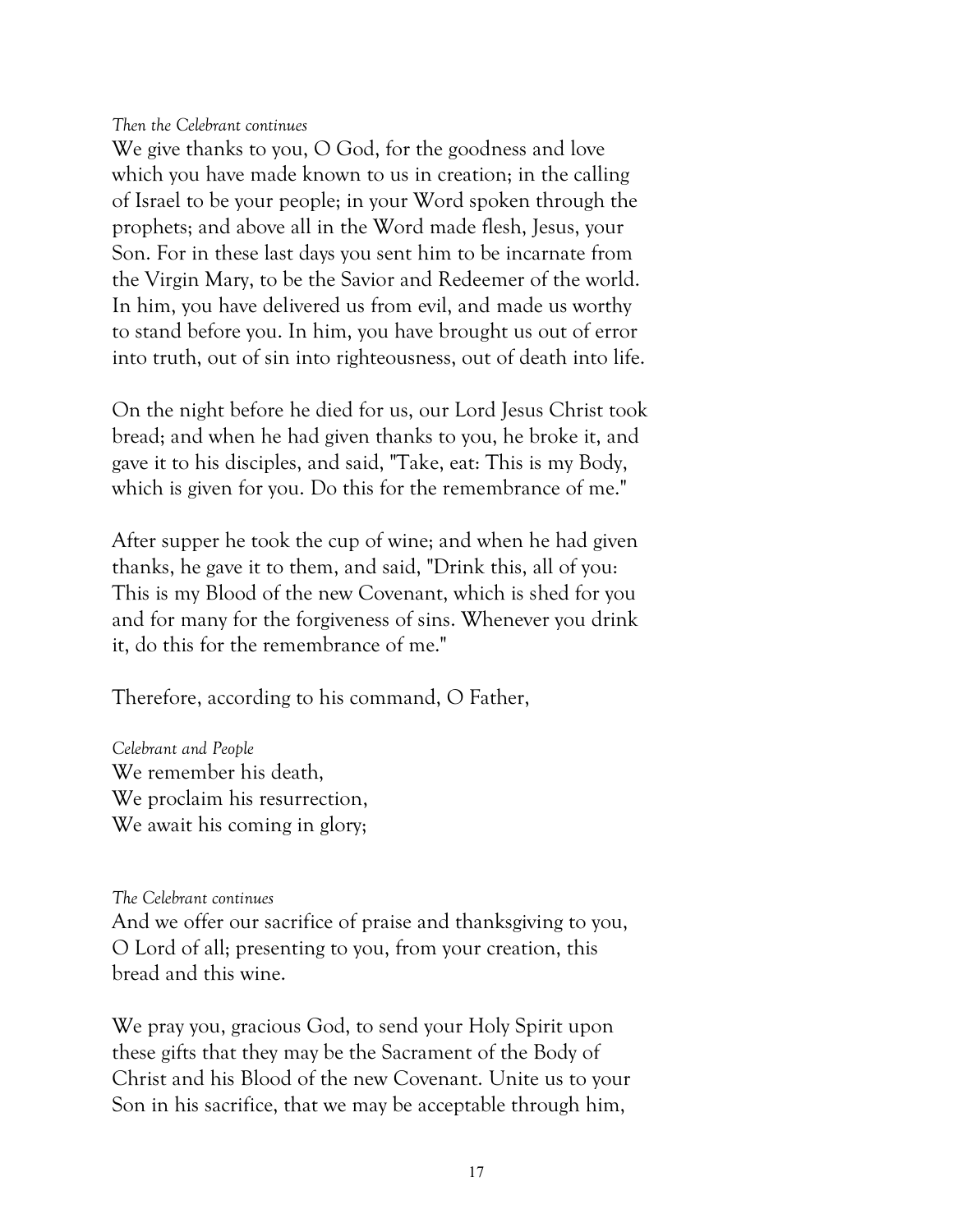being sanctified by the Holy Spirit. In the fullness of time, put all things in subjection under your Christ, and bring us to that heavenly country where, with Blessed Paul and all your saints, we may enter the everlasting heritage of your sons and daughters; through Jesus Christ our Lord, the firstborn of all creation, the head of the Church, and the author of our salvation.

By him, and with him, and in him, in the unity of the Holy Spirit all honor and glory is yours, Almighty Father, now and for ever. *AMEN.*

And now, as our Savior Christ has taught us, we are bold to say,

*People and Celebrant*

Our Father, who art in heaven, hallowed be thy Name, thy kingdom come, thy will be done, on earth as it is in heaven. Give us this day our daily bread. And forgive us our trespasses, as we forgive those who trespass against us. And lead us not into temptation, but deliver us from evil. For thine is the kingdom, and the power, and the glory, for ever and ever. *Amen.*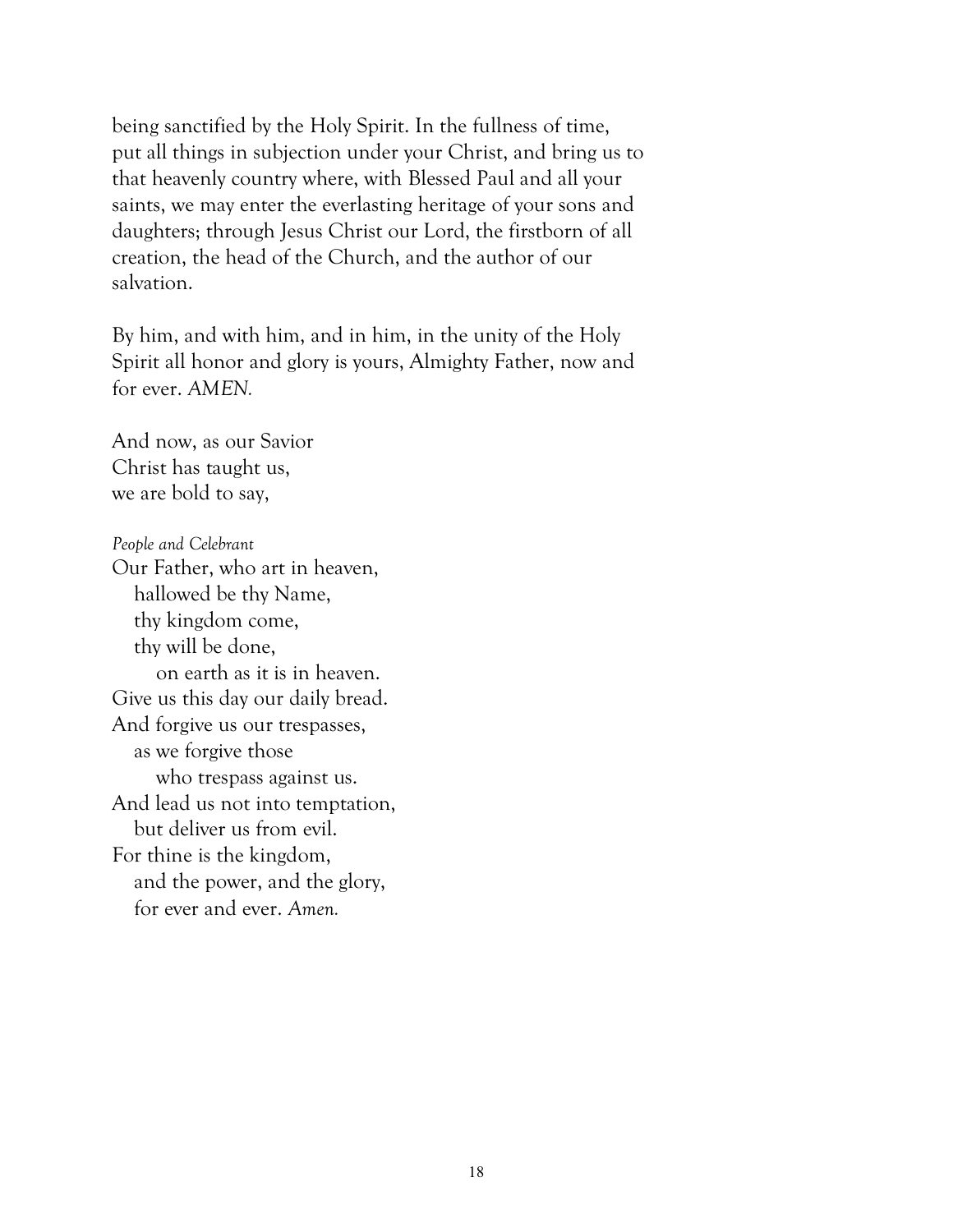#### **The Breaking of the Bread**

*The Celebrant breaks the consecrated Bread.*

*A period of silence is kept.*

*Then may be sung or said* Christ our Passover is sacrificed for us; *Therefore let us keep the feast.*

*Facing the people, the Celebrant says the following Invitation*

The Gifts of God for the People of God. Take them in remembrance that Christ died for you, and feed on him in your hearts by faith, with thanksgiving.

*The people receive the Sacrament in one kind. Proceed to the altar rail by the center aisle and exit by the side aisles.*

*The Bread and the Cup are given to the communicants with these words* The Body of Christ, the bread of heaven. [*Amen.*]

#### **Communion Hymn: Hymnal 1982, #467**

1 Sing, my soul, his wondrous love, who, from yon bright throne above, ever watchful o'er our race, still to us extends his grace.

2 Heaven and earth by him were made; all is by his scepter swayed; what are we that he should show so much love to us below?

3 God, the merciful and good, bought us with the Savior's blood, and, to make salvation sure, guides us by his Spirit pure.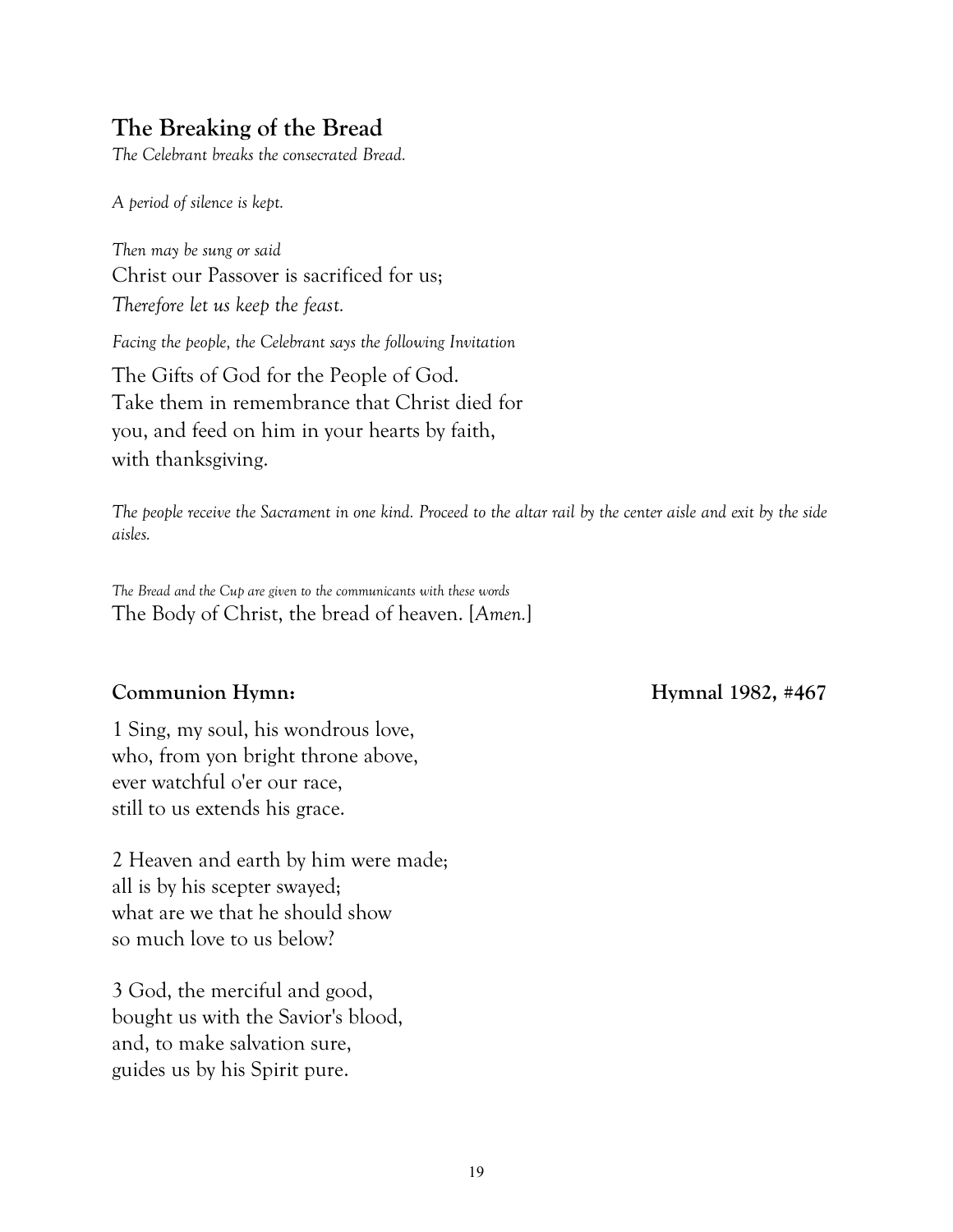4 Sing, my soul, adore his Name! Let his glory be thy theme: praise him till he calls thee home; trust his love for all to come.

*After Communion, the Celebrant says* Let us pray.

*Celebrant and People* Eternal God, heavenly Father, you have graciously accepted us as living members of your Son our Savior Jesus Christ, and you have fed us with spiritual food in the Sacrament of his Body and Blood. Send us now into the world in peace, and grant us strength and courage to love and serve you with gladness and singleness of heart; through Christ our Lord. Amen.

#### **Blessing**

1 Come, thou fount of every blessing, tune my heart to sing thy grace! Streams of mercy never ceasing, call for songs of loudest praise. Teach me some melodious sonnet, sung by flaming tongues above. Praise the mount! O fix me on it, mount of God's unchanging love.

**Recessional Hymn: Hymnal 1982, #686**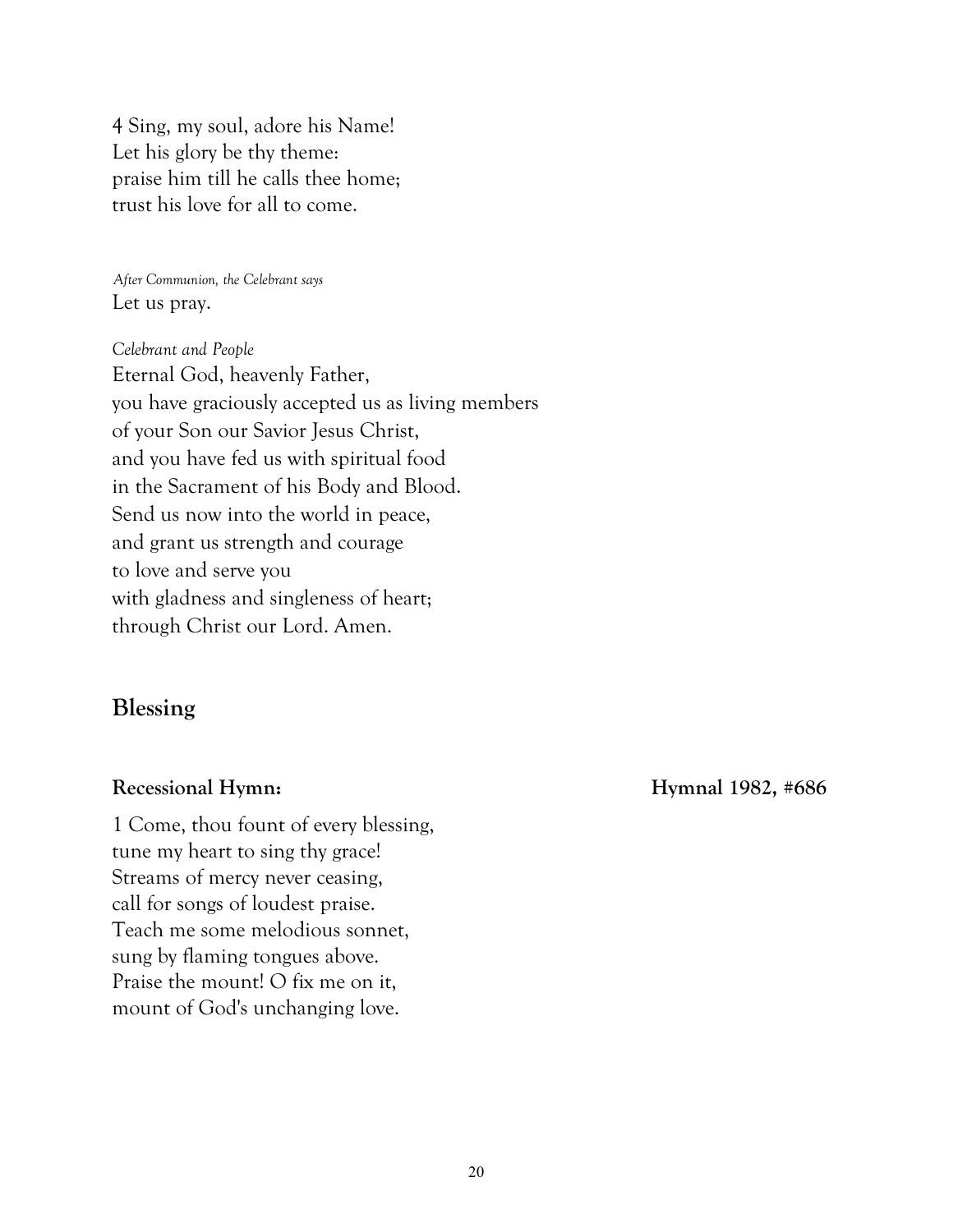2 Here I find my greatest treasure; hither by thy help, I've come; and I hope, by thy good pleasure, safely to arrive at home. Jesus sought me when a stranger, wandering from the fold of God; he, to rescue me from danger, interposed his precious blood.

3 Oh, to grace how great a debtor daily I'm constrained to be! Let thy goodness, like a fetter, bind my wandering heart to thee; prone to wander, Lord, I feel it, prone to leave the God I love; here's my heart, oh, take and seal it, seal it for thy courts above.

*The Celebrant, dismisses them with these words*

*Celebrant* Go in peace to love and serve the Lord. *People* Thanks be to God.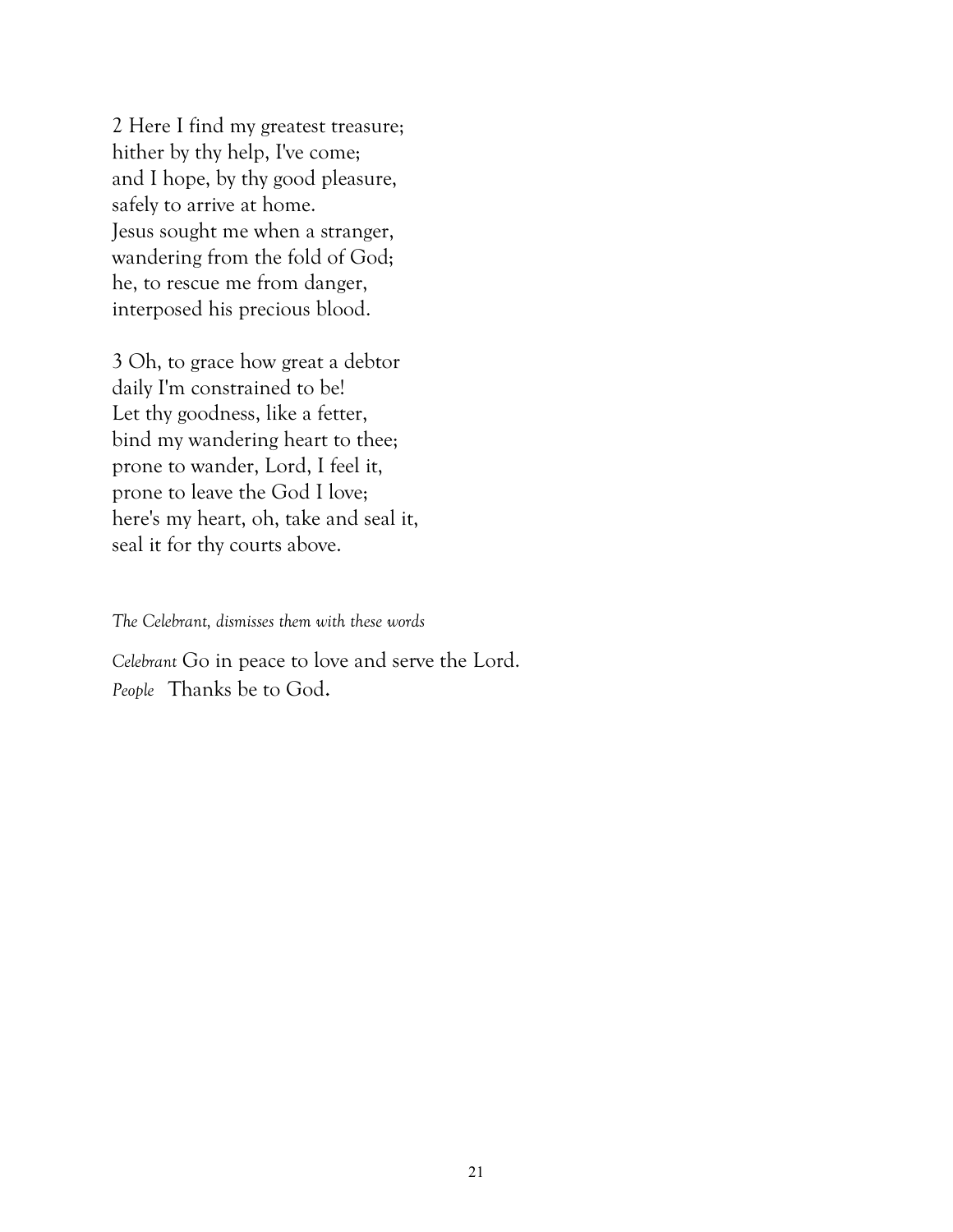## **Welcome to St. Paul's by-the-Sea Episcopal Church**

All baptized Christians, of any age & denomination, are welcome to receive communion. **\*\*Gluten Free Wafer** are available.

### **Prayer List**

Robbie Whittington Joyce, Cindy Dreslin, Kyle Harmon, Shirley Connor, Jose Cabrera, Ryan Fischer, Katlyn, David Warren, Letty Trimper Hurst, Rev. Penny Morrow, Fr. Joe Rushton, Connie Mayers, Doug Dryden, Brian Friedman, Grace, Delores Rothermel, Ronnie Skinner, Randy Hastings, Gary Ballard, Hugh, Frank Candeloro, Jr., John Rogers, John Seward, Stephanie Hill, Douglas Allan, Yvetta Henry Tull, Melvin, Jimmy Farley, Alex Hoffman, Jonathan Jones, Francisco Hector Diaz Diaz, Richard, Jean Charles, Brad, Larry Lorton, Betty Merenda, Dee Toms, Bob Rothermel, The Lecates Family, Lakelyn Draheim, The People of Ukraine

### **This Week We Pray For ...**

Diocesan Cycle of Prayer: We give thanks for the witness of God's people at St. Stephen's, Earleville and their Rector, the Rev. Dr. Nicholas Sichangi, and his spouse, Jane.

Local Faith Communities Prayer Cycle: Temple Bat Yam, Berlin.

Birthdays: Shaelan Nottingham, Debbie Andrew, Jody Farley

### **Today's Worship Leaders**

Celebrant: Rev. Carl Mosley Reader: Tom Shuster, Andy Diaz Altar Guild: Mary Wright, Kay Ayres, Amanda Cropper Usher: Kay Ayres Counters: Amanda Cropper, Amy Rothermel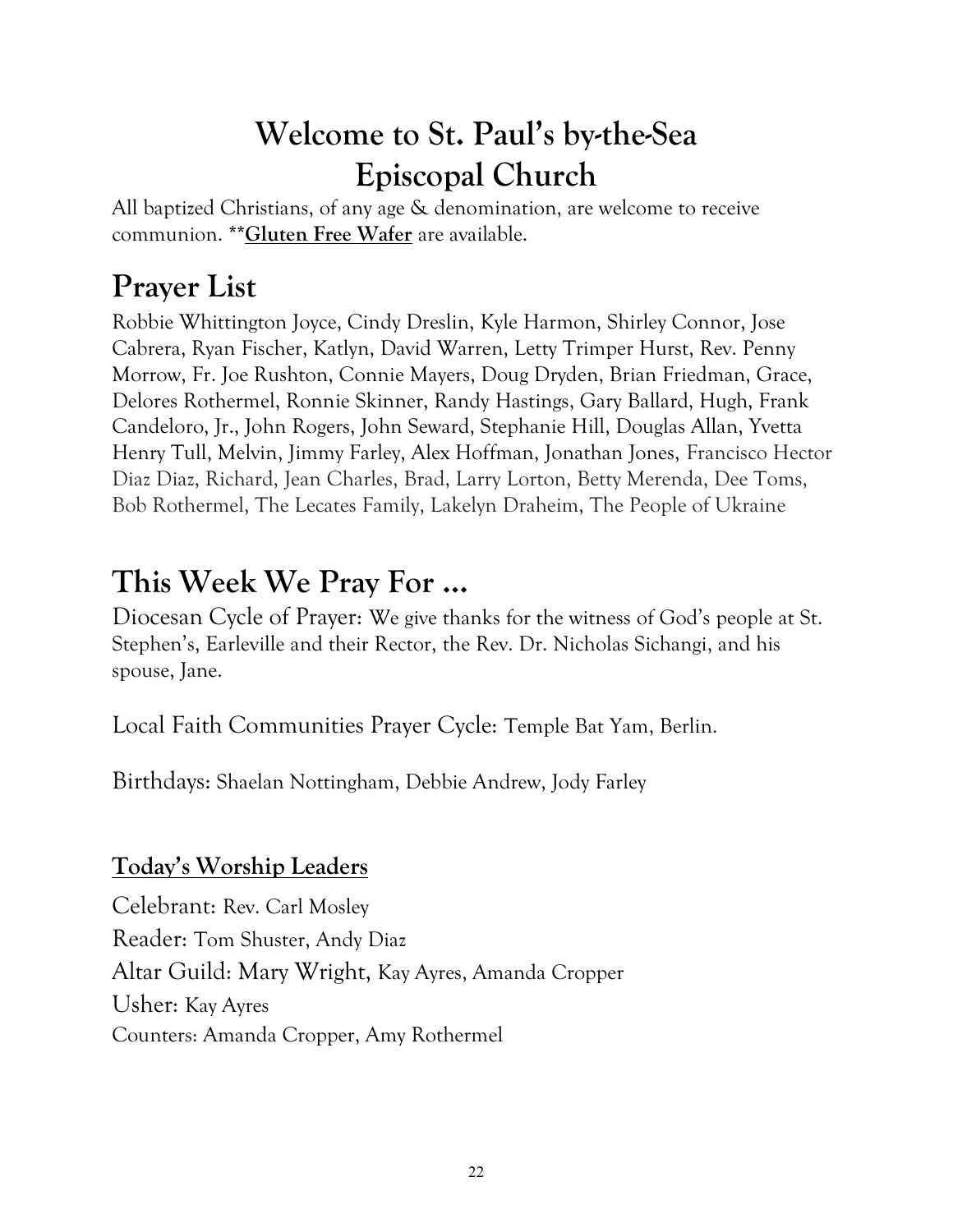#### **Paid Parking on Third Street**

April 1 – May 26, 2022 Monday – Thursday: FREE Parking Friday – Sunday: \$2.00/hour

May 27 – September 30, 2022 Daily Rate of \$3.00/hour

October 1 – October 31, 2022 Monday – Thursday: FREE Parking Friday – Sunday: \$2.00/hour

During the summer, you may park:

(must have a St. Paul's parking pass displayed on the vehicles dash)

- On 3rd Street in front of the church (free before noon on Sundays only)
- Behind City Hall on 3rd Street (free before noon on Sunday's only)
- In the municipal parking lot on 4th Street and Baltimore ave (free before noon on Sundays only)

Except for the summer season and pre-season holidays you may park in the Polynesian parking lot located closest to the north side of the church provided you have a St. Paul's parking pass displayed on the vehicles dash. Contact the church office at 401-289-3453 with any questions or to obtain a St. Paul's parking pass.

There are also 4 parking places in the alley between DeWees Hall and the boardwalk which may be used for church and community center purposes only. A St. Paul's parking pass is required. Be advised that cars parked in those spots for reasons other than church programs or business are subject to being towed year round.

Visitors may contact the parish office during the week, at 410-289-3453, from 9am to noon to make arrangements to obtain a Sunday morning only parking pass from office or ask the Ushers at the services.

### **Mask Guidance**

We continue to be concerned about the health and wellbeing of our congregation and visitors who worship with us on Sundays. Accordingly, we are taking some prudent steps to help us all remain safe. If you have not been vaccinated for COVID-19, we ask that you wear a mask when you are in the church buildings. Additionally, if you have been vaccinated but have some underlying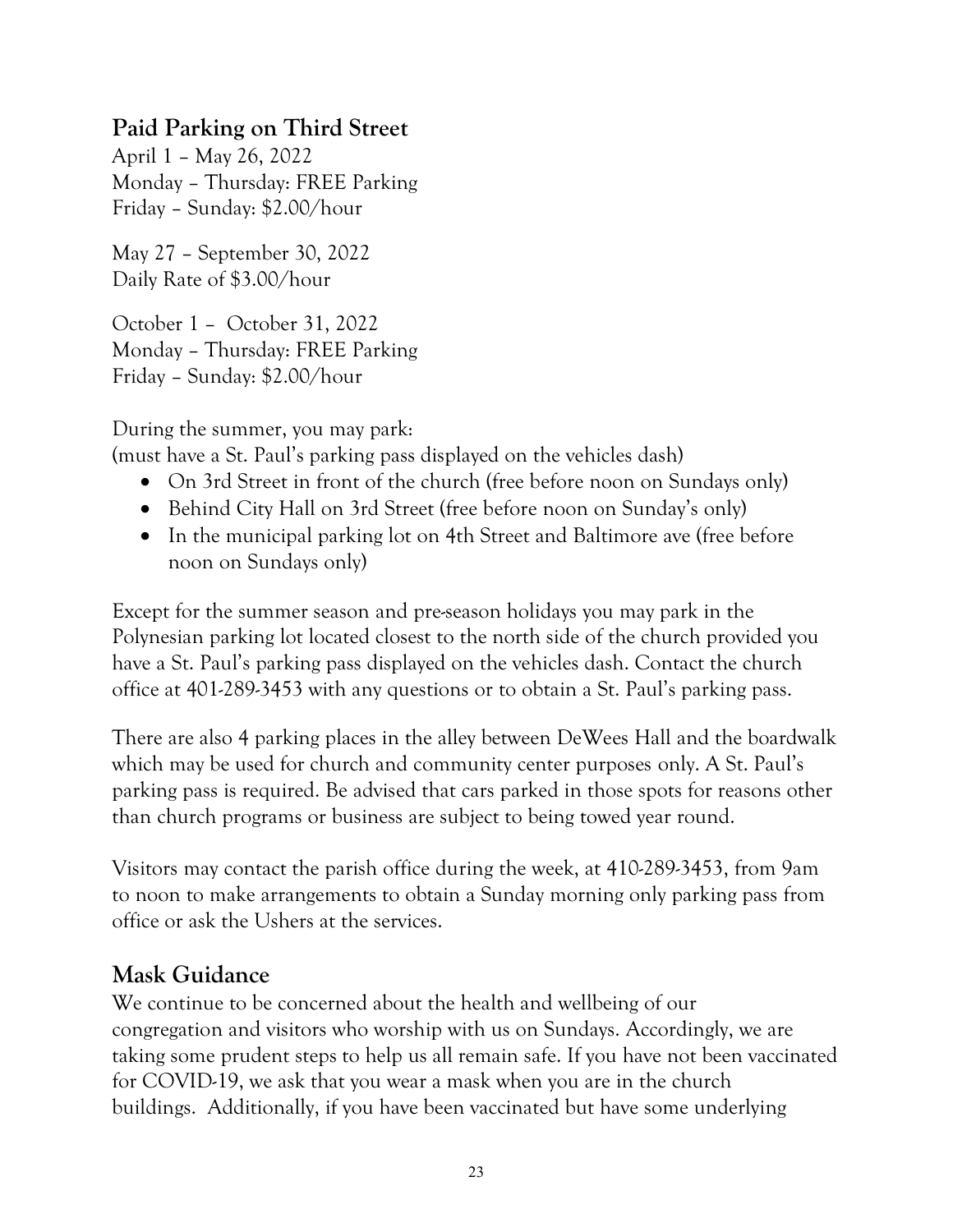health issues or are over 65 years old, you may wish to wear a mask at church. We want you all to feel comfortable and safe when we are worshiping together.

### **Clergy Search Update**

The Vestry has re-posted